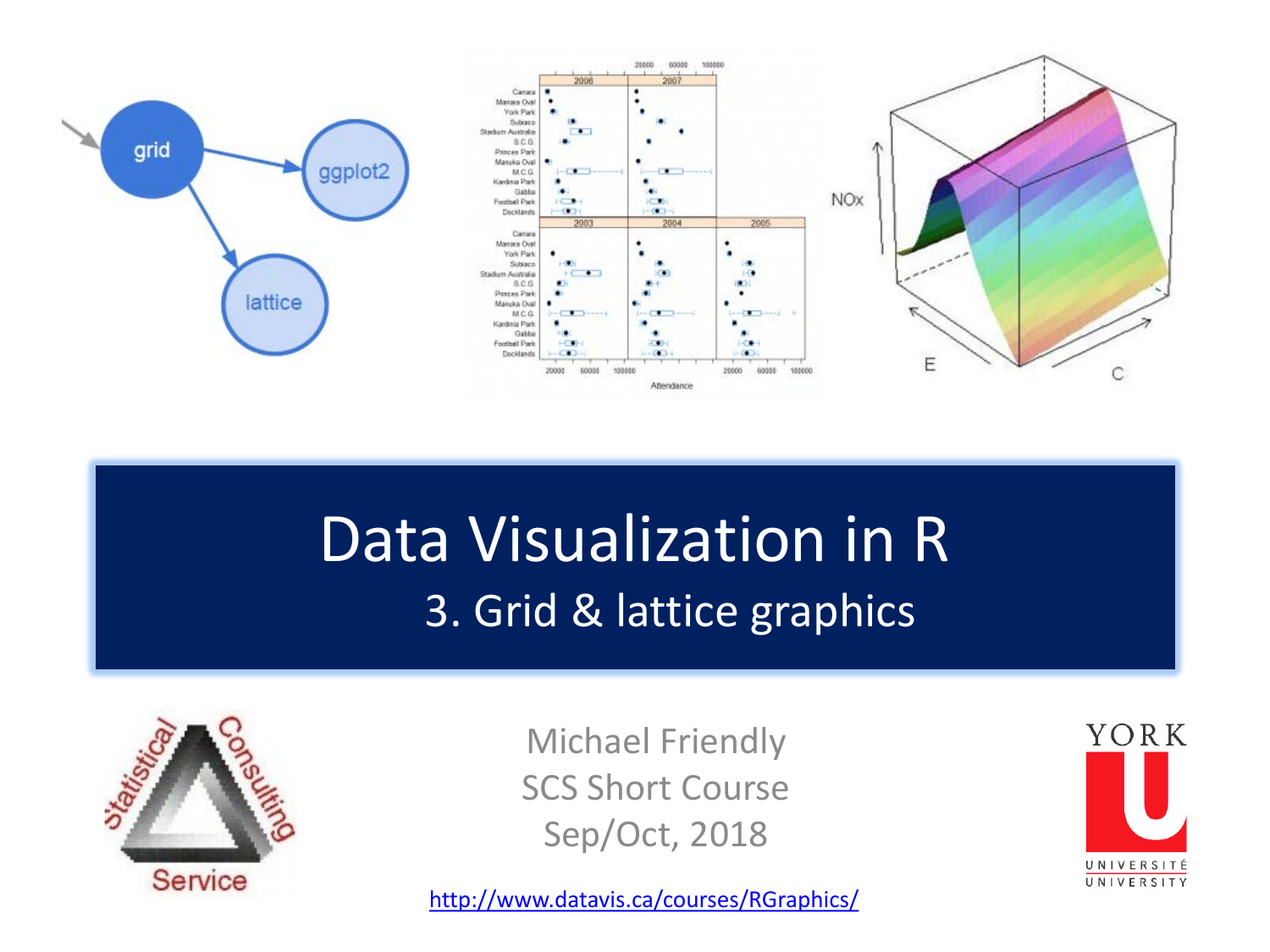### **Overview**

- Overview of grid-based graphics
	- **E** grid: low-level graphics functions
	- lattice, vcd, ggplot2: high-level functions

The grid graphics system for R provides an alternative and more powerful way to develop data graphics in R

The lattice package, provides functions for drawing all standard plots, plus:

- more pleasing defaults
- create and modify graphic "themes"
- collections ("small multiples") of simpler graphs from subsets of the data.

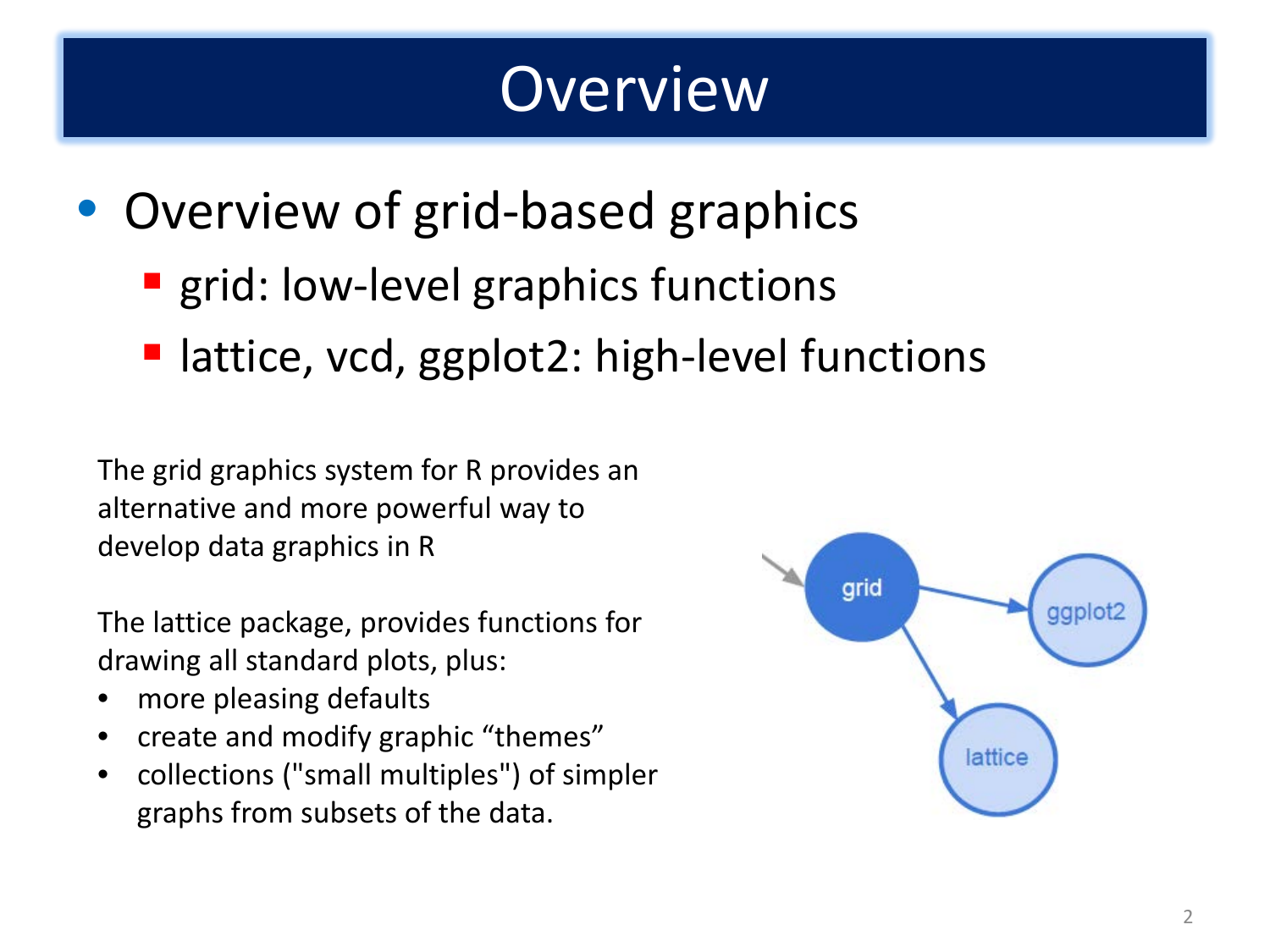# Lattice, son of Trellis graphics

- Complex multivariate data can often be better visualized by conditioning & grouping
	- show how some relationship changes over other variables
	- Tufte: "small multiples": separate panels, arranged for visual comparison
	- Cleveland et al.: Trellis graphs for  $S<sub>+</sub>$ ,  $\sim$  1980
	- Deepayan Sarkar: lattice package, ~ 2000



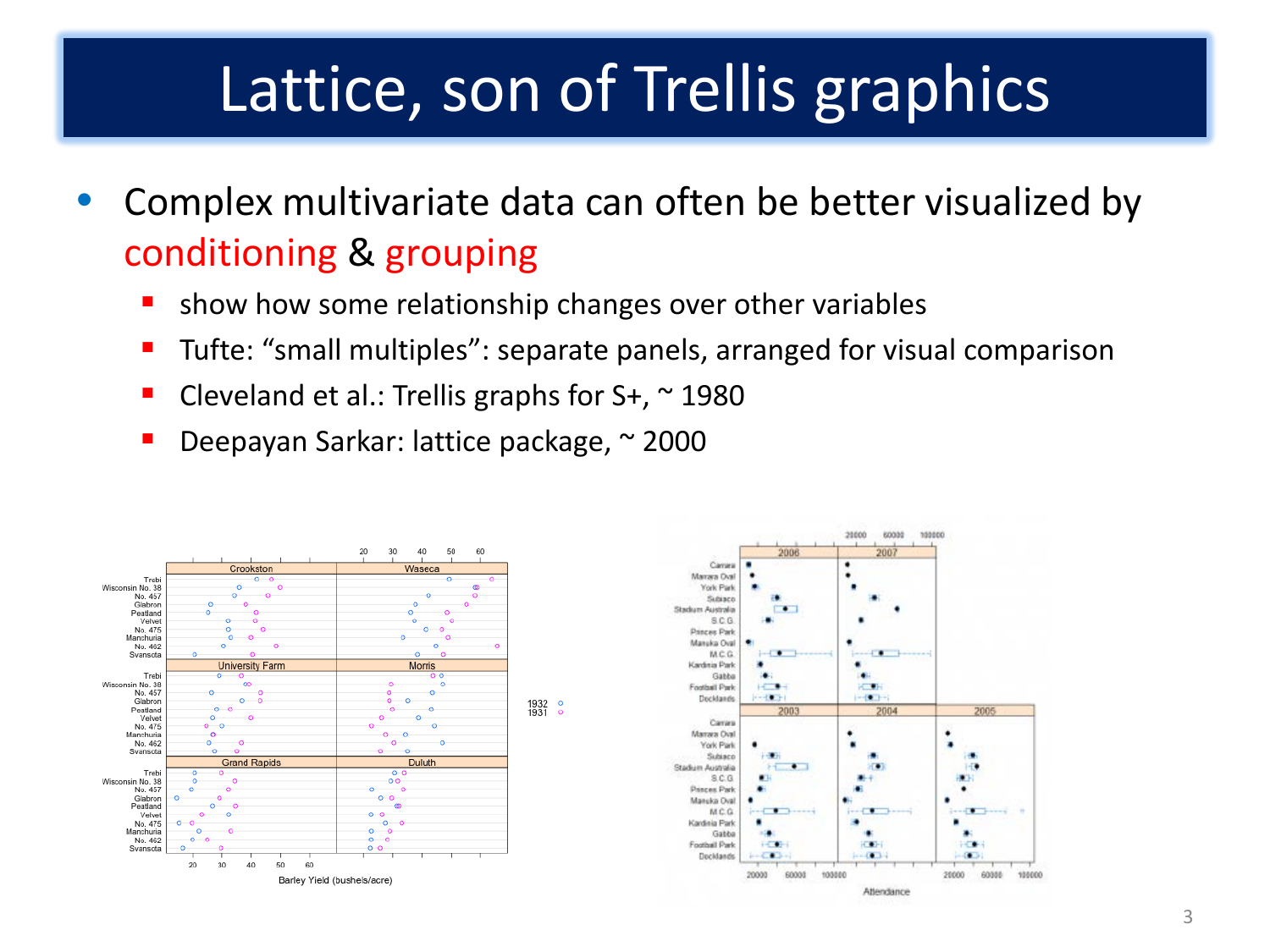# Lattice ideas in a nutshell

- All plots can be described by plot formulas
	- $\blacksquare$   $\sim$  y Some univariate plot (boxplot, histogram, boxplot, ...)
	- $\blacksquare$   $\sim$  y | A Univariate, separate panels for levels of factor A
	- $\blacksquare$   $\sim$  y | z Univariate, cutting z into discrete ranges
	- $\bullet$  y  $\sim$  x Bivariate
	- $\bullet$  y  $\sim$  x | A Bivariate, separate panels for levels of A
	- $\bullet$  y  $\sim$  x | A + B multiple conditioning variables
	- $\blacksquare$  y1 + y2  $\sim$  x1 + x2 multiple Y and X variables
- Conditioning variables define "panels" in a plot
	- These can be laid out on a "page" in various ways
	- panel functions get the data for a subset and "render" (plot) it
	- High-level functions handle panel layout, and call panel functions
- Customize
	- **•** graphic "themes" generalize par() settings
	- **Combine multiple panel functions, write new ones.**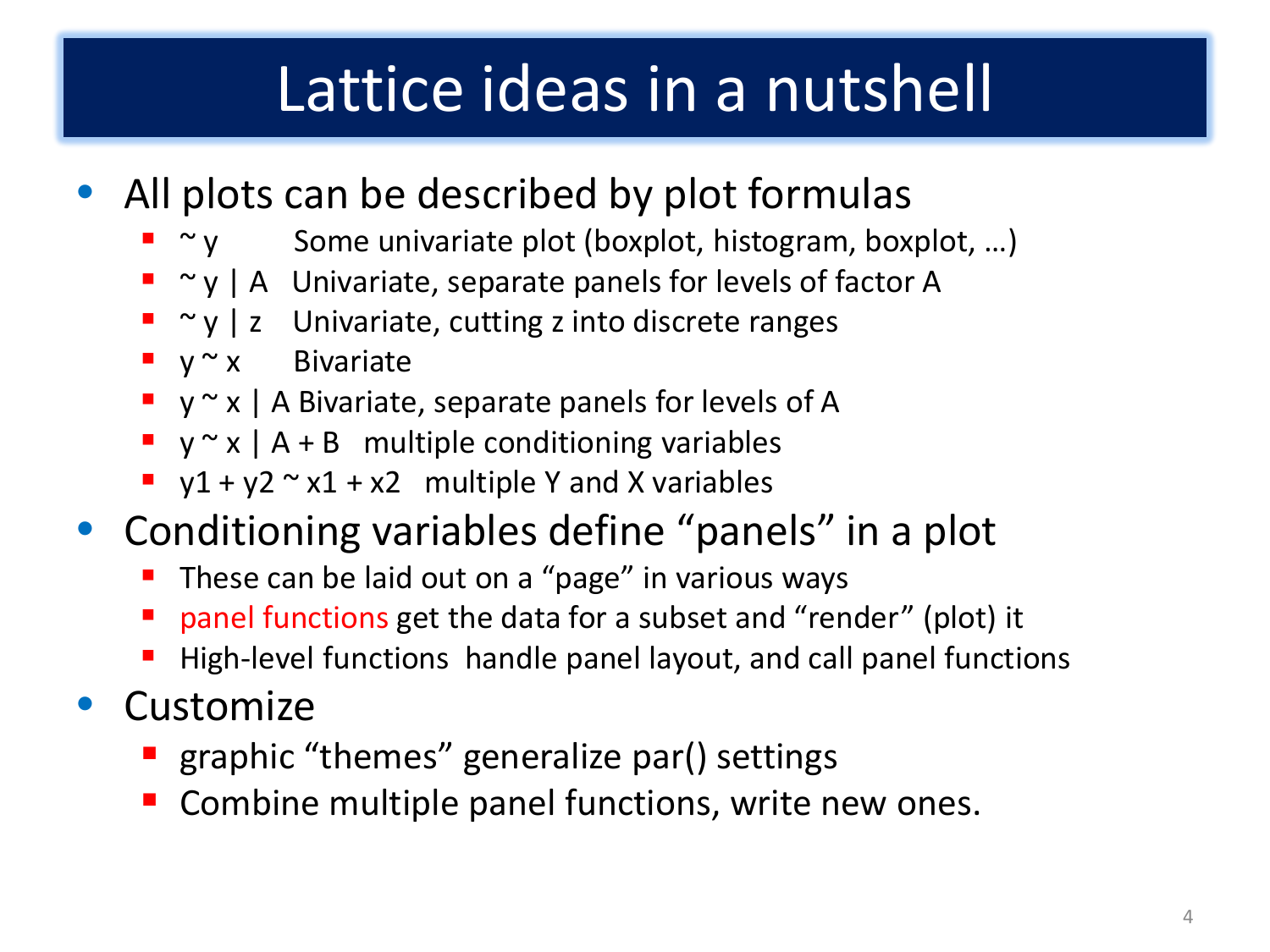# Lattice plot functions

These are the high-level plot functions in lattice

These schematic examples have all been "rendered" using the default lattice theme settings





| gmath                 |  |  |  |  |
|-----------------------|--|--|--|--|
| $\infty$              |  |  |  |  |
| œ.<br>ത               |  |  |  |  |
| œ                     |  |  |  |  |
| ത                     |  |  |  |  |
| ∞                     |  |  |  |  |
| $\circ^{\infty}$<br>o |  |  |  |  |



















From: Murrell*, R Graphics*, Fig. 4.3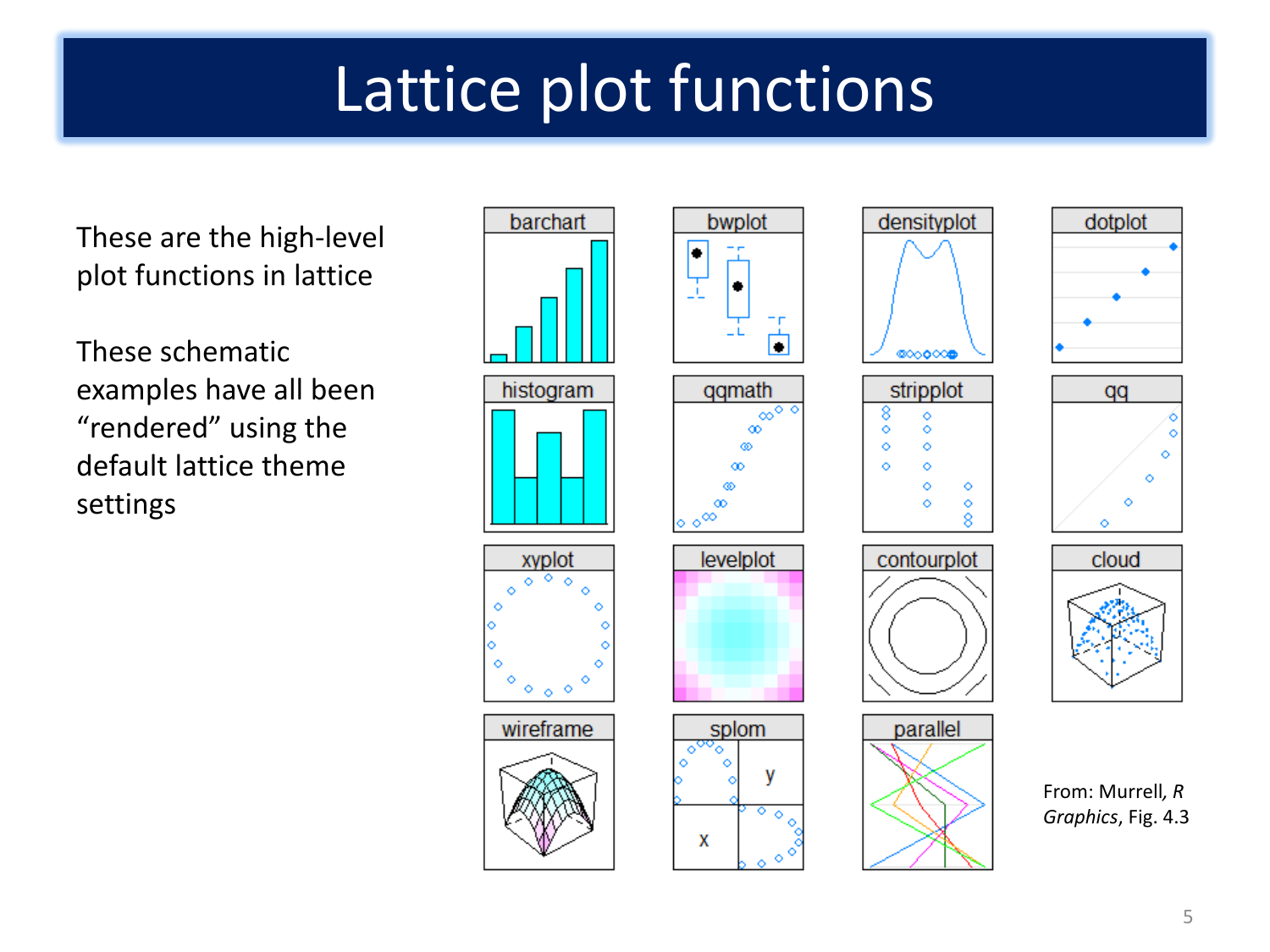# Lattice plot functions

#### Lattice plots have analogs in traditional graphics All use formula-style arguments for what to plot:  $y \sim x$ , or conditioning:  $y \sim x/A$

| lattice function | description               | formula examples            | base analog    |
|------------------|---------------------------|-----------------------------|----------------|
| barchart()       | bar chart                 | x~A or A~x                  | barplot()      |
| bwplot()         | boxplot                   | x~A or A~x                  | boxplot()      |
| densityplot()    | kernal density plot       | $\alpha$   A*B              | plot.density() |
| dotplot()        | dotplot                   | $\sim x \mid A$             | dotchart()     |
| histogram()      | histogram                 | $\sim_{\mathsf{X}}$         | hist()         |
| stripplot()      | strip plots               | $A^{\sim}$ x or $x^{\sim}A$ | stripchart()   |
| xyplot()         | scatterplot               | $y^{\sim}x$   A             | plot()         |
|                  |                           |                             |                |
| contourplot()    | 3D contour plot           | $Z^{\sim}X^*Y$              | contour()      |
| cloud()          | 3D scatterplot            | $z^x x^* y   A$             | <b>NA</b>      |
| levelplot()      | 3D level plot             | $Z^{\sim}Y^*X$              | image()        |
| parallel()       | parallel coordinates plot | data frame                  | <b>NA</b>      |
| splom()          | scatterplot matrix        | data frame                  | pairs()        |
| wireframe()      | 3D surface graph          | $Z^{\sim}V^*X$              | persp()        |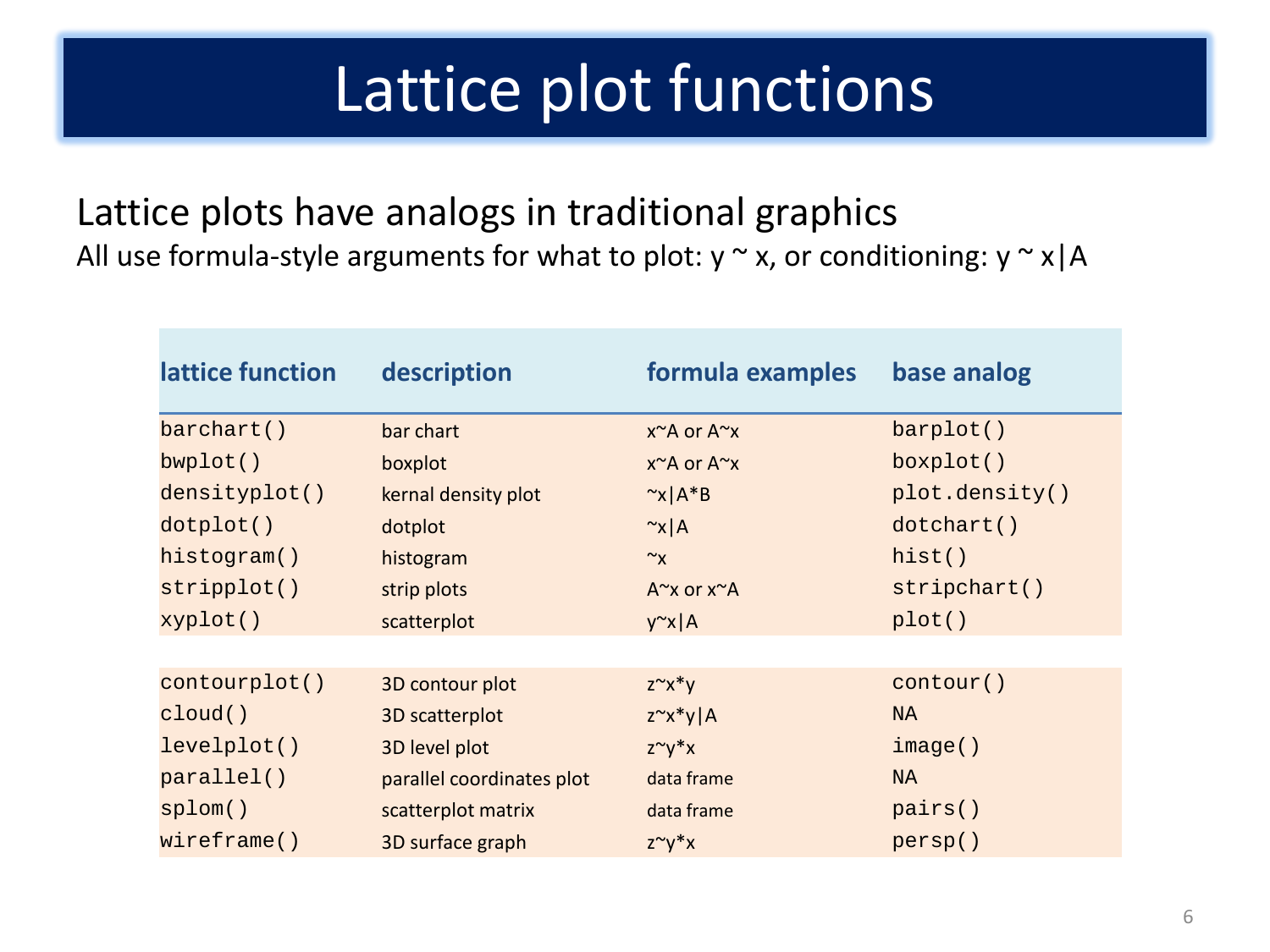#### Lattice plots: formulas, conditioning & grouping

For 1D plots, the formula argument,  $\sim y$ , specifies the variable to be plotted

- Conditioning:  $-y$  group gives multipanel plots for the levels of the group factor
- Grouping:  $\sim$ y, group= superposes plots for the levels of group

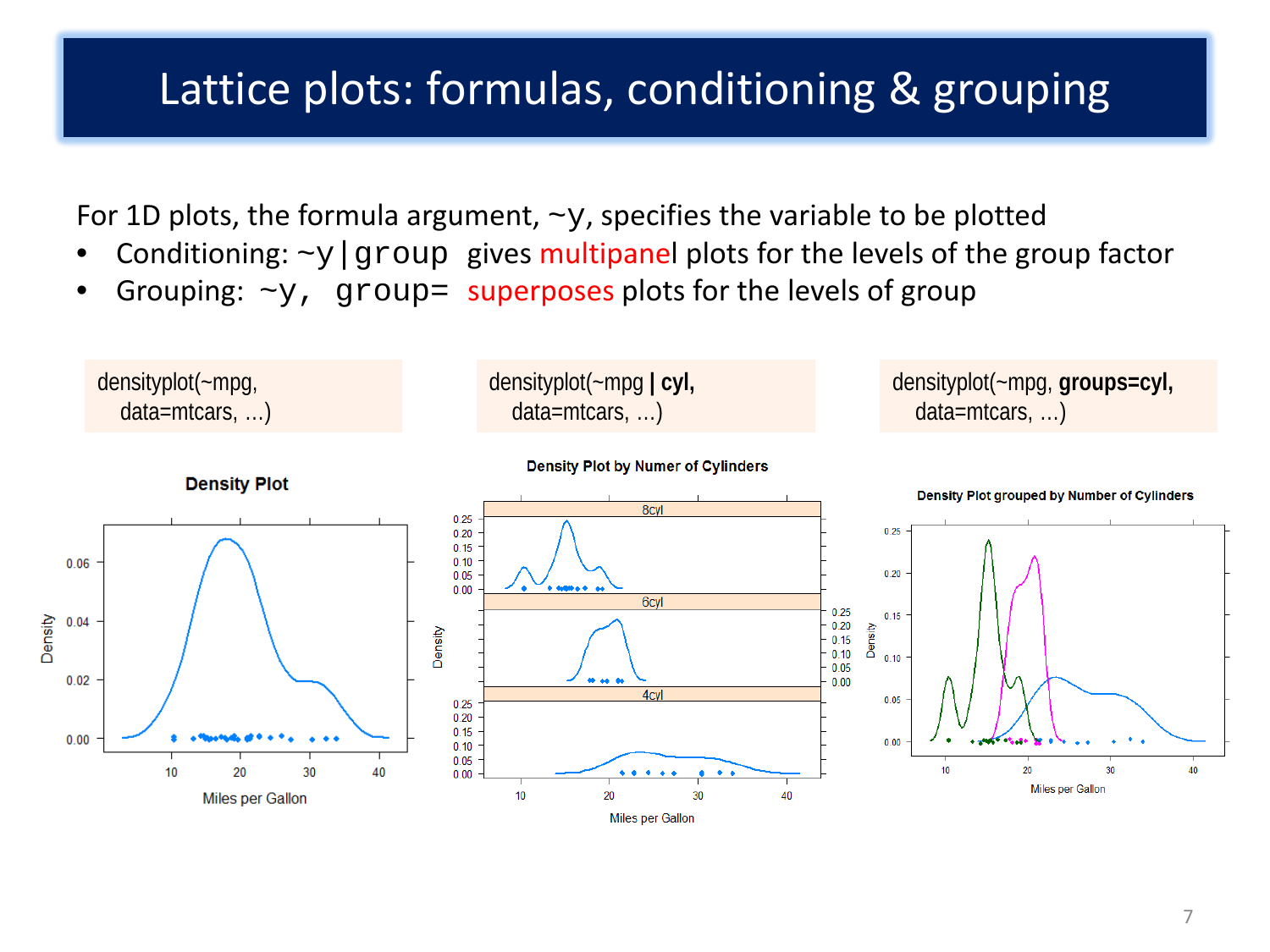Ethanol data: Ethanol fuel was burned in a single-cylinder engine. How do emissions of nitrous oxide  $(NO_x)$  depend on

- engine compression ratio(C) and
- equivalence ratio (EE), a measure of richness of the air and ethanol fuel mixture



xyplot() for lattice scatterplots:

xyplot(NOx  $\sim$  C | EE, data = ethanol, ...)



Same plot, with aspect="xy": sets aspect ratio to "bank to 45°"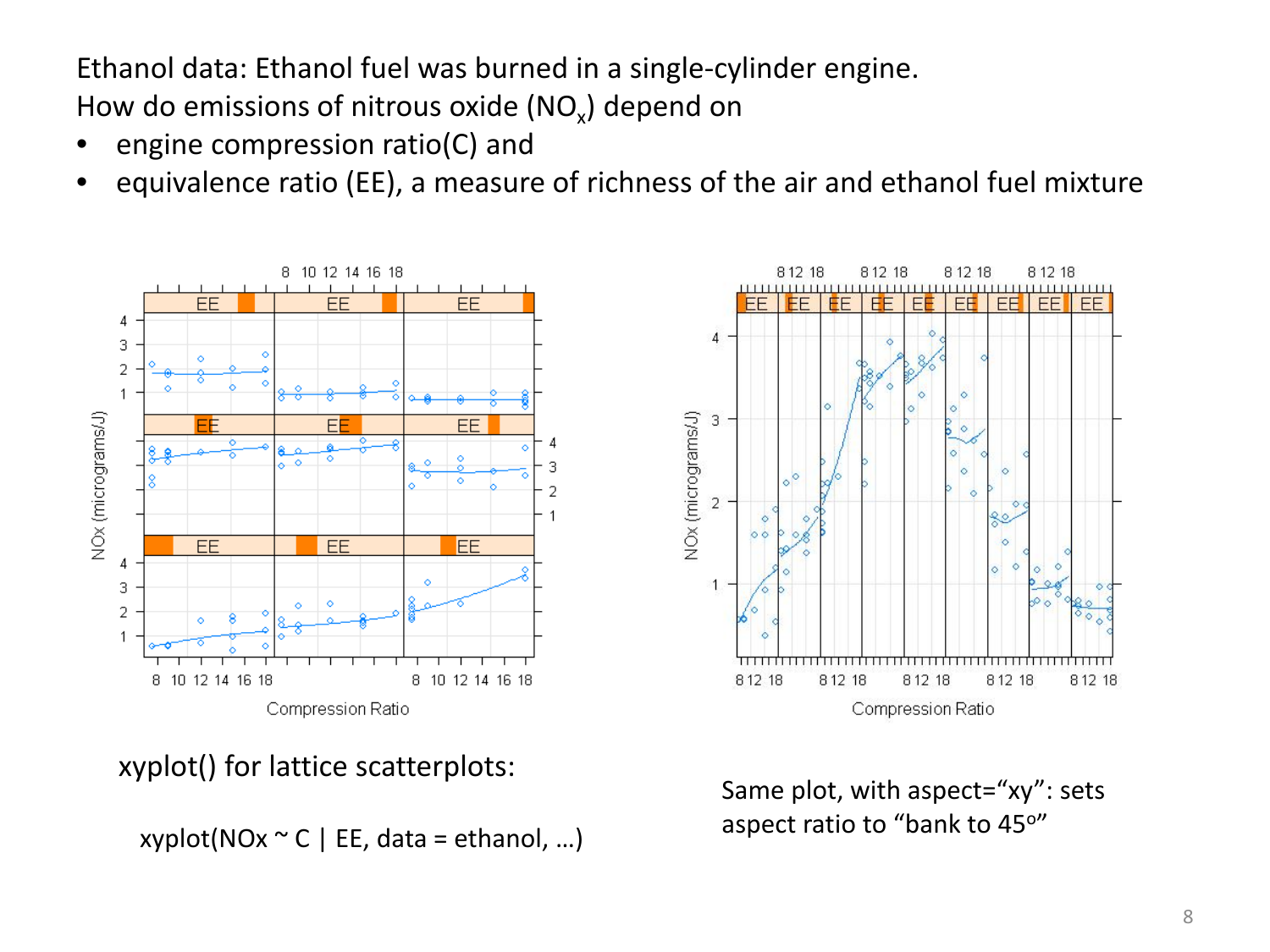As in base graphics, some computation is often required to make a simpler or better version of some plot.

- 2D plots of the ethanol data suggest something that might better be seen in 3D
- This requires calculating a fitted response surface, and drawing it
- It doesn't show the data, and uses a non-parametric smoother, not a lm() model

```
require(stats)
with(ethanol, {
 eth.lo <- loess(NOx \sim C * E, span = 1/3, parametric = "C",
              drop.square = "C", family="symmetric")
 eth.marginal <- list(C = \text{seq}(\text{min}(C), \text{max}(C), \text{length.out} = 25),
                 E = \text{seq}(\text{min}(E), \text{max}(E), \text{length.out} = 25) eth.grid <- expand.grid(eth.marginal)
  eth.fit <- predict(eth.lo, eth.grid)
 wireframe(eth.fit ~ eth.grid$C * eth.grid$E,
         shade=TRUE,
        screen = list(z = 40, x = -60, y=0),
        distance = .1,
        xlab = "C", ylab = "E", zlab = "NOx")
})
```
This example is complex. It uses:

- loess() to calculate smoothed values of NO<sub>x</sub>
- predict() to evaluate these over ranges of  $C & E$
- wireframe() to plot these with nice shading<br>If this plot is believed, it gives a much simpler



description of dependence,  $NOx \sim C * E$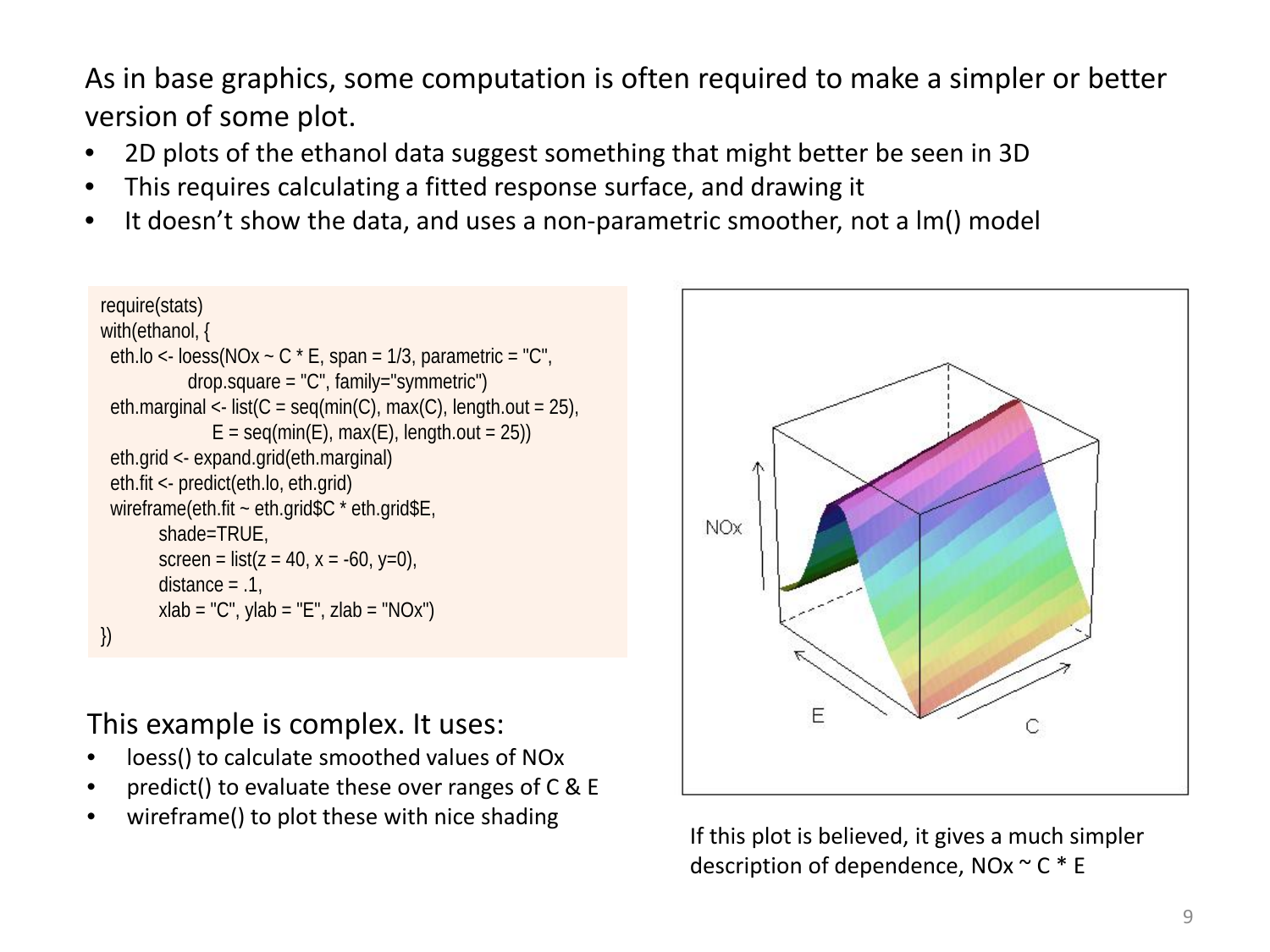### Detour: Modeling what we see

- Graphs of the ethanol data suggest a systematic, but complex relationship between NOx  $\sim$  C + E
	- **Traditional parametric linear models handle this very semi-well**
	- **E.g., try a model with terms in C, E, E<sup>2</sup> and interactions**

```
> eth.mod2 <- lm(NOx \sim (C + poly(E,2))^2, data=ethanol)
> Anova(eth.mod2)
Anova Table (Type II tests)
Response: NOx
             Sum Sq Df F value Pr(>F) 
C 5.032 1 25.2282 2.925e-06 ***
poly(E, 2) 91.838 2 230.2103 < 2.2e-16 ***
C:poly(E, 2) 3.322 2 8.3271 0.0005101 ***
Residuals 16.356 82 
---
Signif. codes: 0 '***' 0.001 '**' 0.01 '*' 0.05 '.' 0.1 ' ' 1
```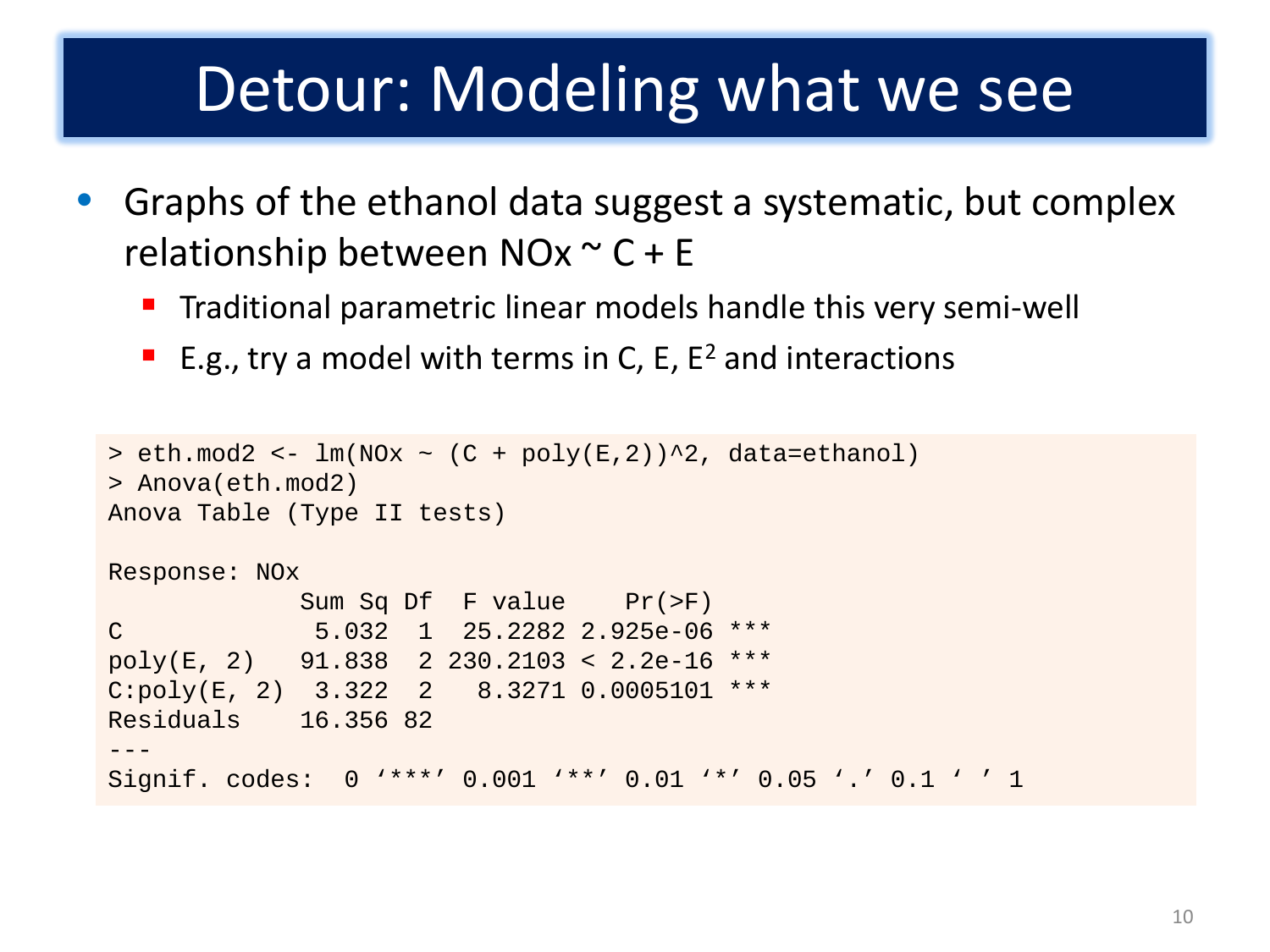### Detour: Modeling what we see

- The R model formula,  $NOX \sim (C + poly(E, 2))$ <sup>2</sup> is a short-hand notation
- The expanded version is nearly

 $NQx \sim C + F + F^{2}$  + C:F + C:F<sup>2</sup>

- Interpretation:
	- C + E : overall linear effects (slopes) of C & E on NOx
	- E^2 : quadratic effect (curvature) of equivalence ratio on NOx
	- $C.E -$  does the slope for E change linearly with C?
	- C:E^2 does the curvature for E change linearly with C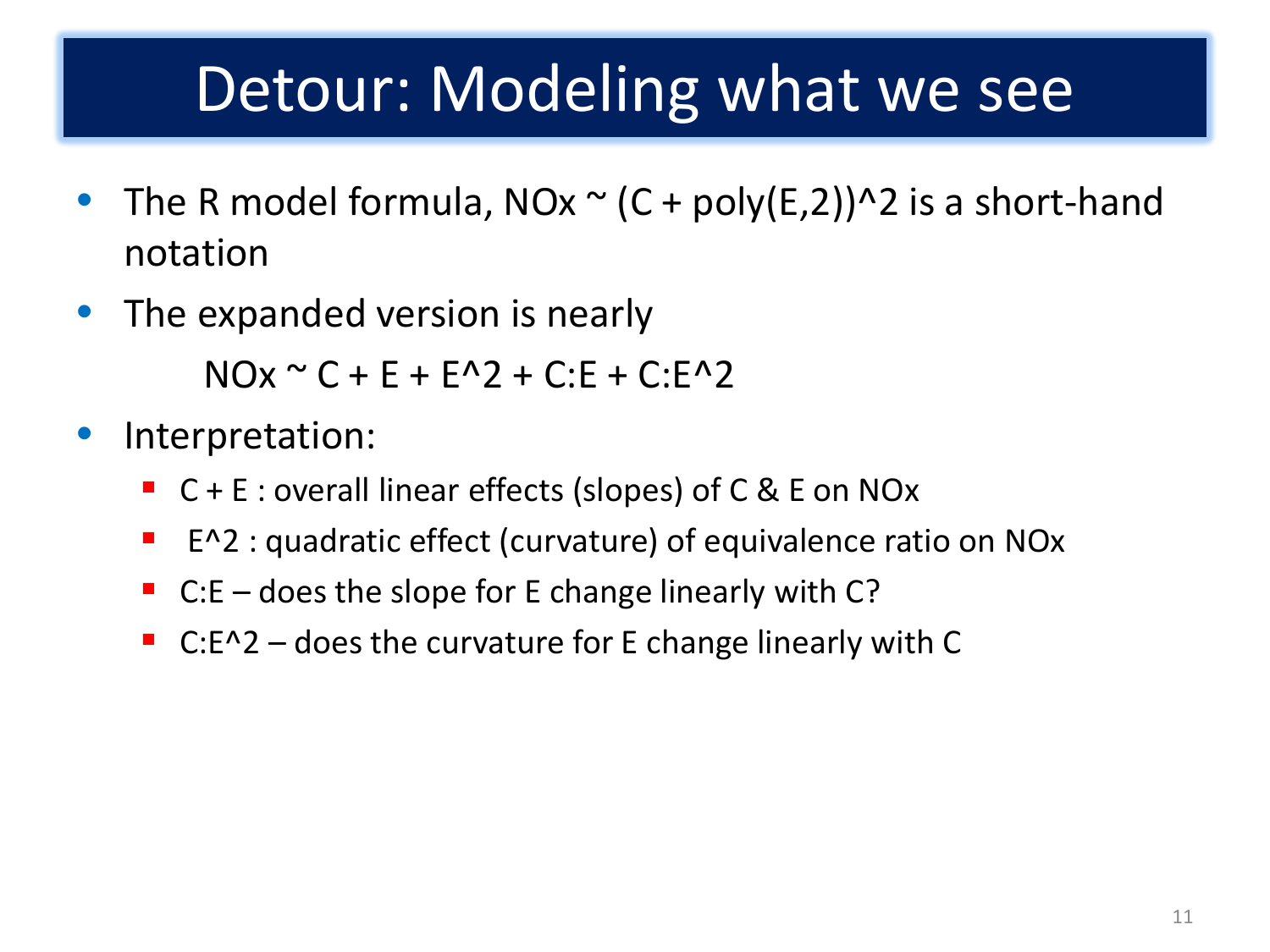#### Detour: Modeling what we see

summary() for a given model gives significance tests of model terms

```
> summary(eth.mod2)
Call:
lm(formula = NOx ~ (C + poly(E, 2))<sup>2</sup>, data = ethanol)
Residuals:
    Min 10 Median 30 Max
-0.84489 -0.37039 -0.00367 0.39327 0.76796 
Coefficients:
               Estimate Std. Error t value Pr(>|t|) 
(Intercept) 1.16206 0.16009 7.259 2.01e-10 ***<br>C 0.06572 0.01265 5.193 1.48e-06 ***
              0.06572  0.01265  5.193  1.48e-06 ***
poly(E, 2)1 4.81844 1.56979 3.069 0.002907 ** 
poly(E, 2)2 -12.15328 1.61916 -7.506 6.60e-11 ***
C:poly(E, 2)1 -0.46307 0.11615 -3.987 0.000145 ***
C:poly(E, 2)2 0.15492 0.11720 1.322 0.189909 
---
Signif. codes: 0 '***' 0.001 '**' 0.01 '*' 0.05 '.' 0.1 ' ' 1
Residual standard error: 0.4466 on 82 degrees of freedom
```
Multiple R-squared: 0.8535, Adjusted R-squared: 0.8445 F-statistic: 95.52 on 5 and 82 DF, p-value: < 2.2e-16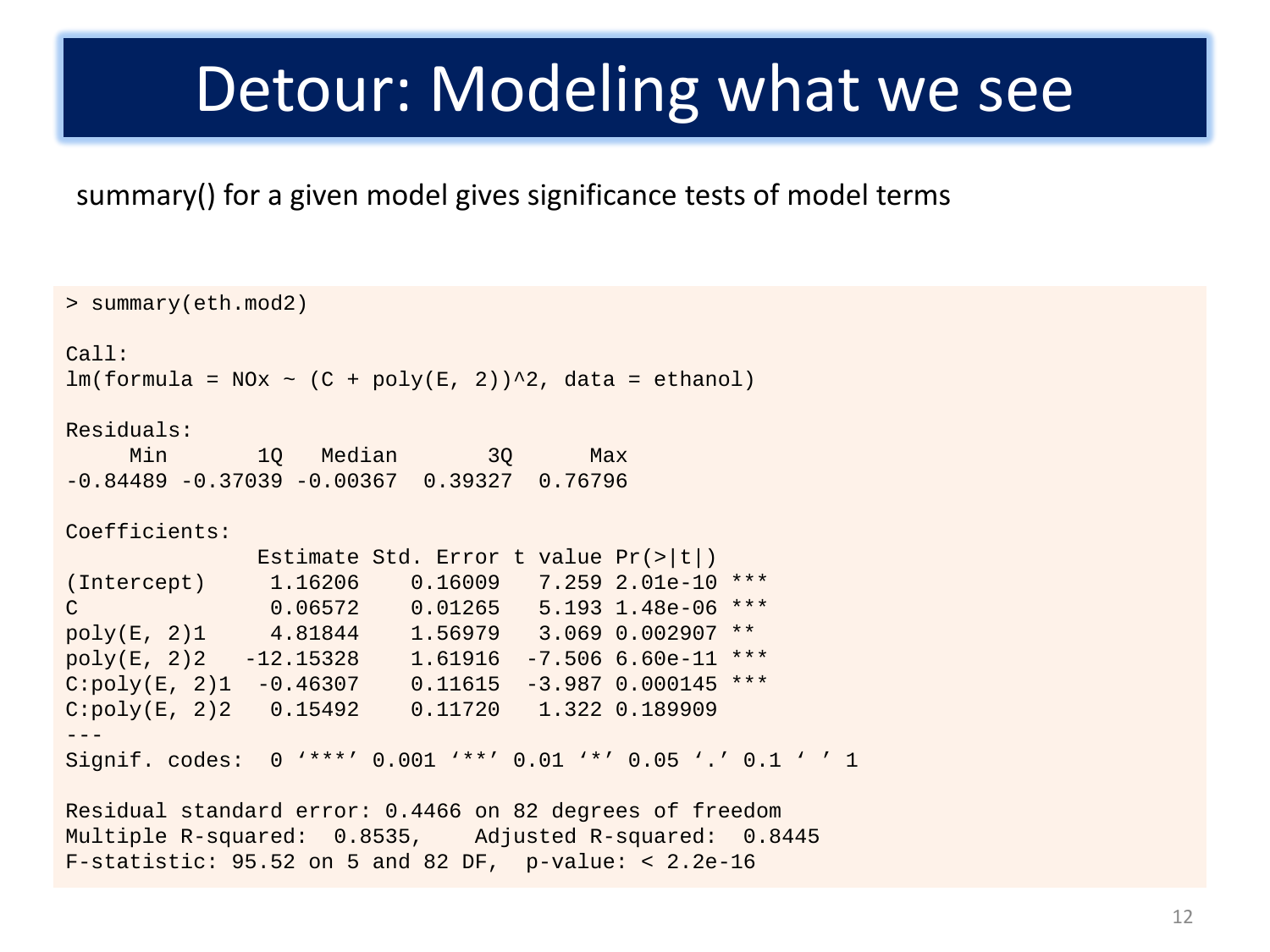## Effect plots: Seeing what we model

In many cases, effect plots help to visualize a fitted model. These all use lattice graphics to render the plot.

#### plot(Effect("C", eth.mod2)) plot(Effect("E", eth.mod2))



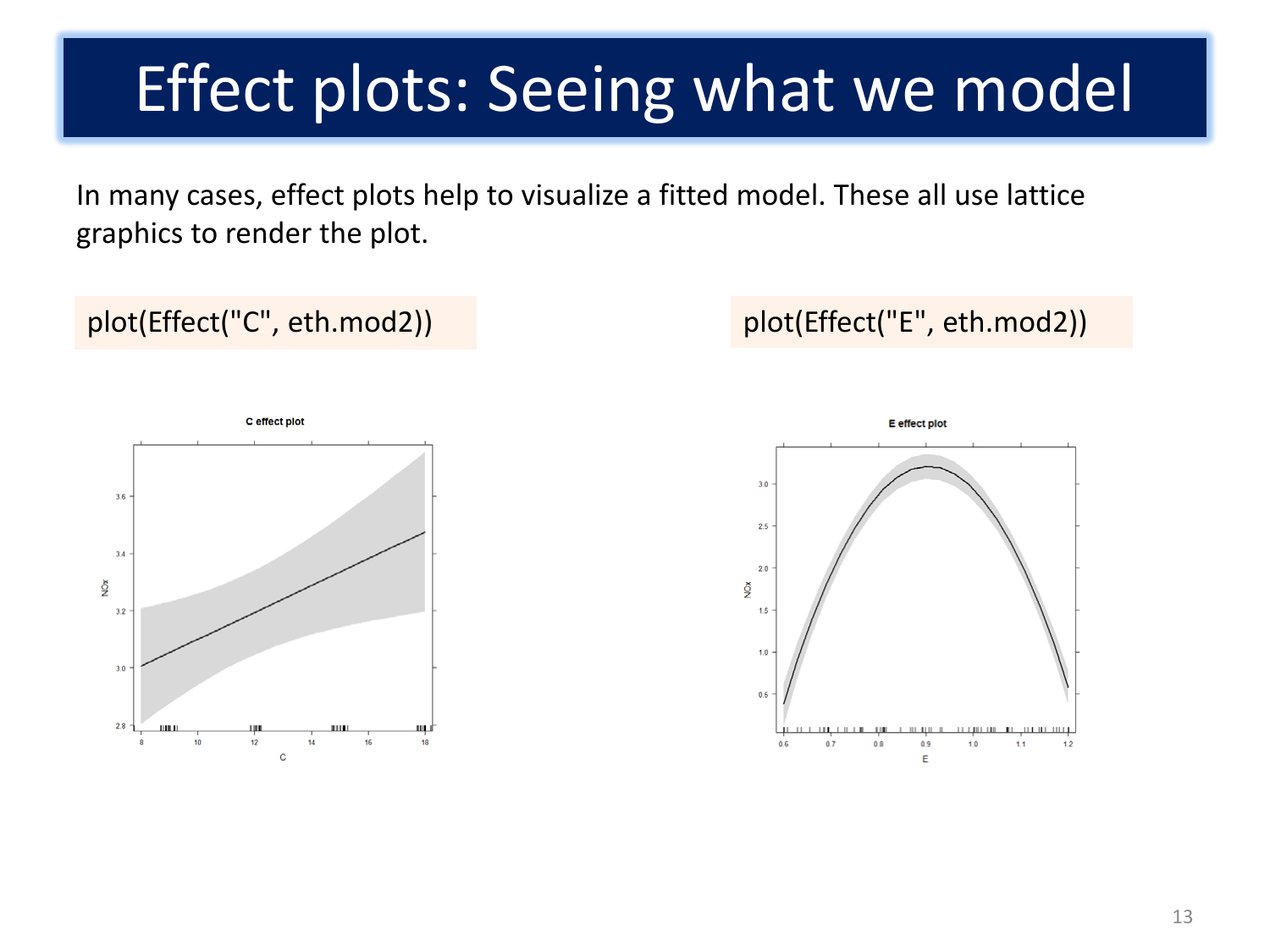# Effect plots: Seeing what we model

The strength of lattice graphics for conditioning is used in multipanel effect plots Details of the layout and conditioning levels can all be controlled by options.

plot(allEffects(eth.mod2), layout=c(6,1), xlab="Equivalence ratio")

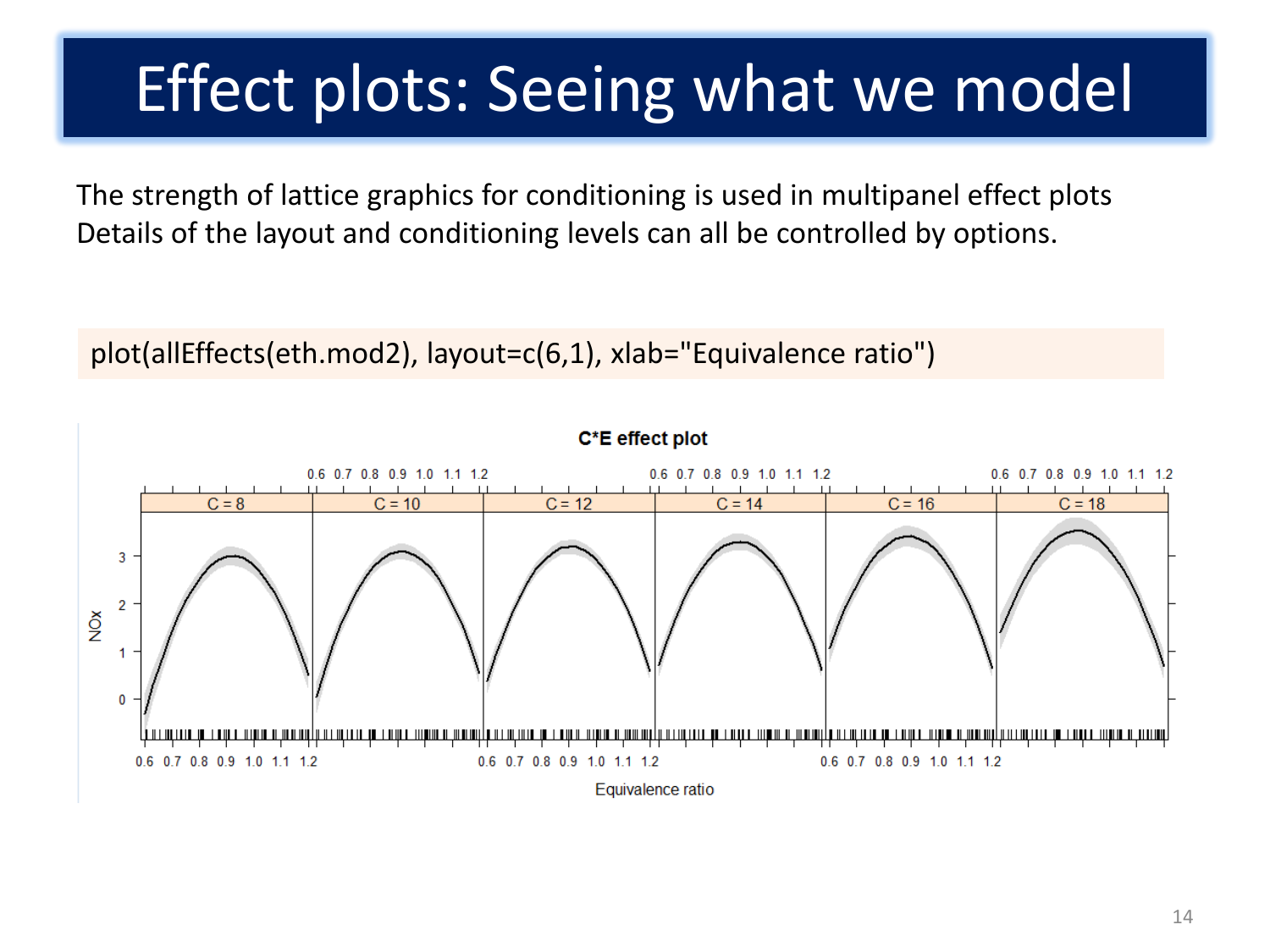#### Detour: gam

- Generalized additive models (gam) are like generalized linear models (glm), but allow non-parametric "smoothed" s() terms
	- degree of smoothing  $\sim$  # degrees of freedom
	- models can have linear & smoothed s() terms
	- **E** approx. significance tests are available for smooth terms

```
> library(mgcv)
> eth.gam1 <- gam(NOx \sim C + s(E), data=ethanol)
> summary(eth.gam1)
Parametric coefficients:
            Estimate Std. Error t value Pr(>|t|) 
(Intercept) 1.291342 0.088898 14.526 < 2e-16 ***
C 0.055345 0.007062 7.837 1.88e-11 ***
---
Approximate significance of smooth terms:
      edf Ref.df F p-value
s(E) 7.553 8.469 208.8 <2e-16 ***
---
R-sq.(adj) = 0.953 Deviance explained = 95.8%GCV = 0.067206 Scale est. = 0.05991 n = 88
```
This is sometimes called "semiparametric regression"

The edf for the smoothed term is found using cross-validation

There are other kinds of smoothing models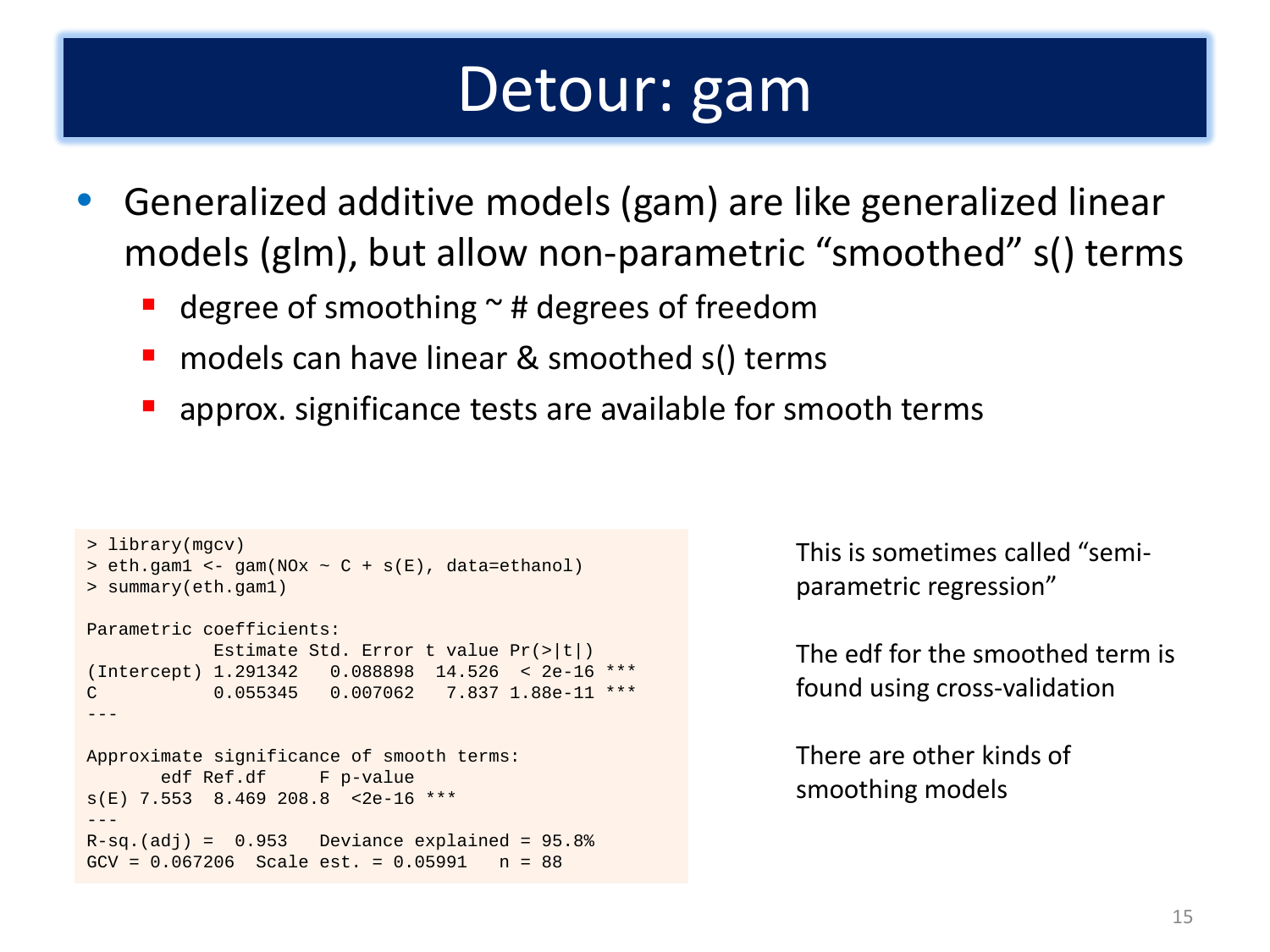# Plotting "gam" objects

The mgcv package contains a number of plot methods for "gam" objects

plot(eth.gam1, shade=TRUE, shade.col="pink", all.terms=TRUE, residuals=TRUE, pages=1)

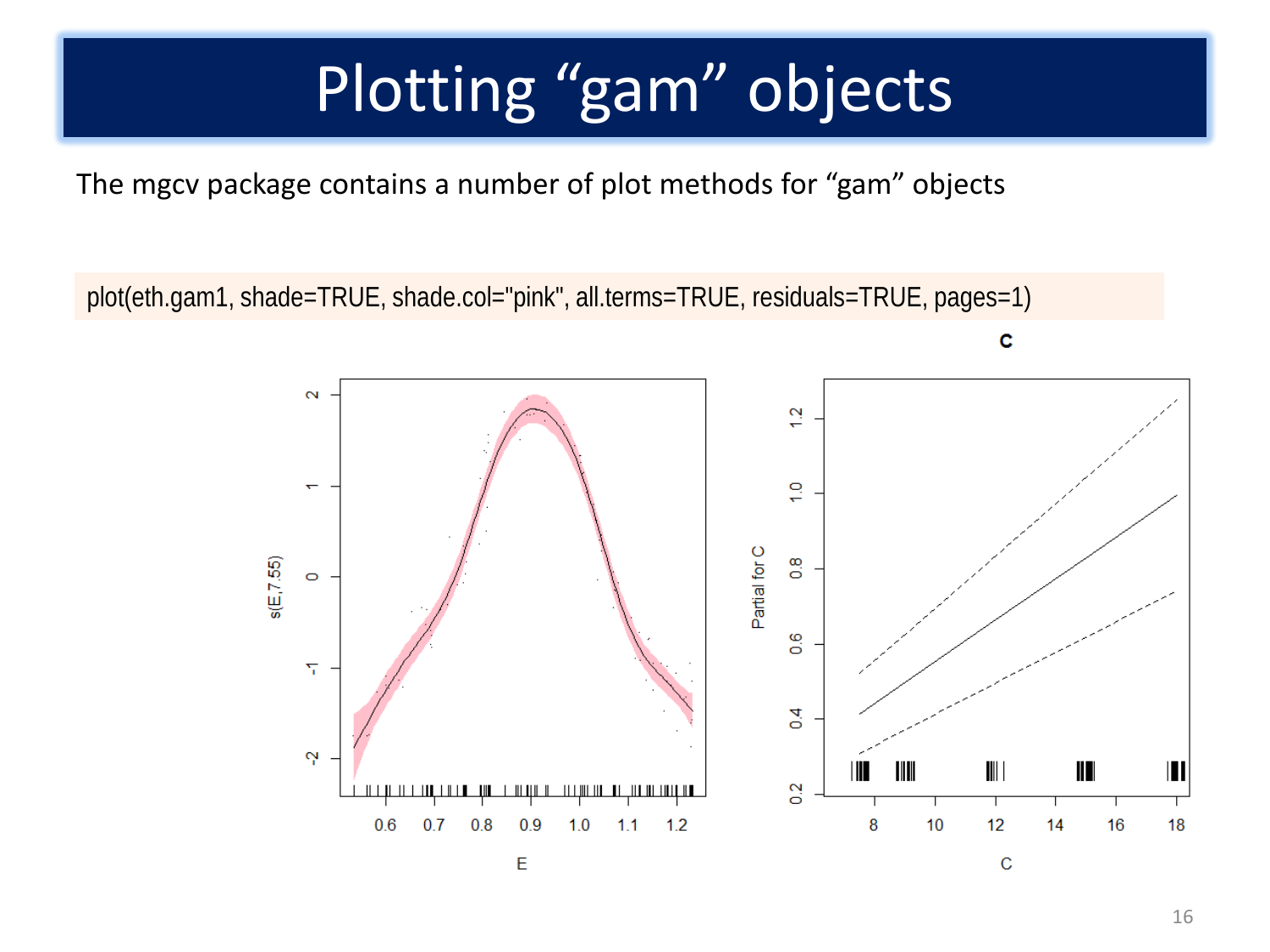# Plotting "gam" objects

vis.gam() is like a 3D version of an effect plot. It shows the fitted values for two predictors, holding constant all others.

vis.gam(eth.gam1, color="topo", theta=70, phi=30) vis.gam(eth.gam1, color="topo", plot.type="contour")

NB: The result is similar to what we got using loess(). However, this is a full-fledged statistical model, so we can find confidence intervals, prediction intervals, etc.





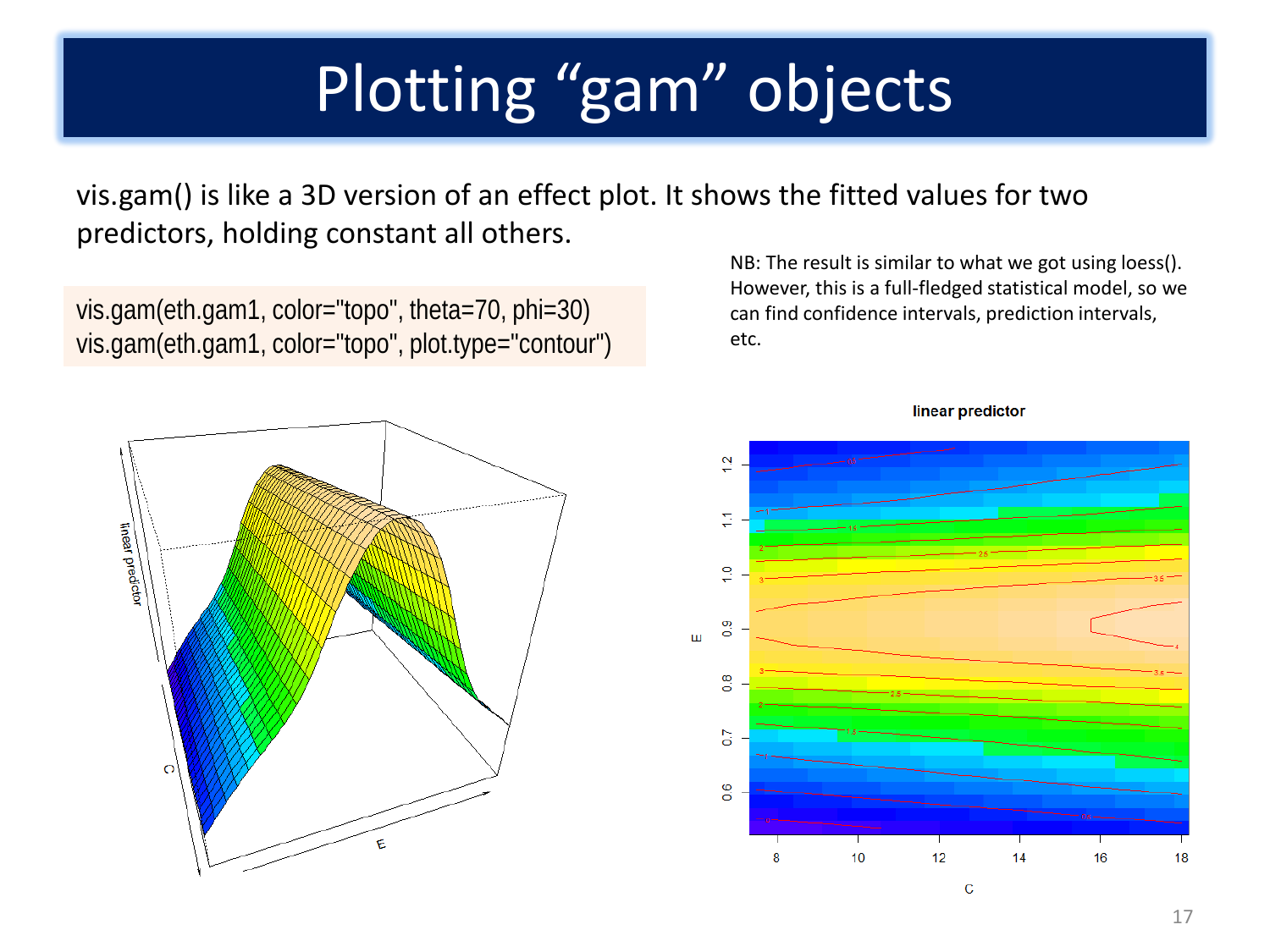# Lattice panel functions

#### Lattice plots use panel functions to add info to a plot

- panel.grid() grid lines
- **P** panel.xyplot(x, y, type=, ...) various types of  $(x, y)$  plots
- **panel.** Imline() add regression line
- **P** panel.loess() smoothed loess curve
- many others ...

```
EE <- equal.count(ethanol$E, number=9, overlap=1/4)
xyplot(NOx - C | EE, data = ethanol,prepanel = function(x, y) prepanel.loess(x, y, span = 1),
     xlab = "Compression ratio", ylab = "NOx (micrograms/J)",
    panel = function(x, y) {
       panel.grid(h=-1, v=2)
        panel.xyplot(x, y)
        panel.loess(x,y, span=1)
     },
    aspect = "xy")
```
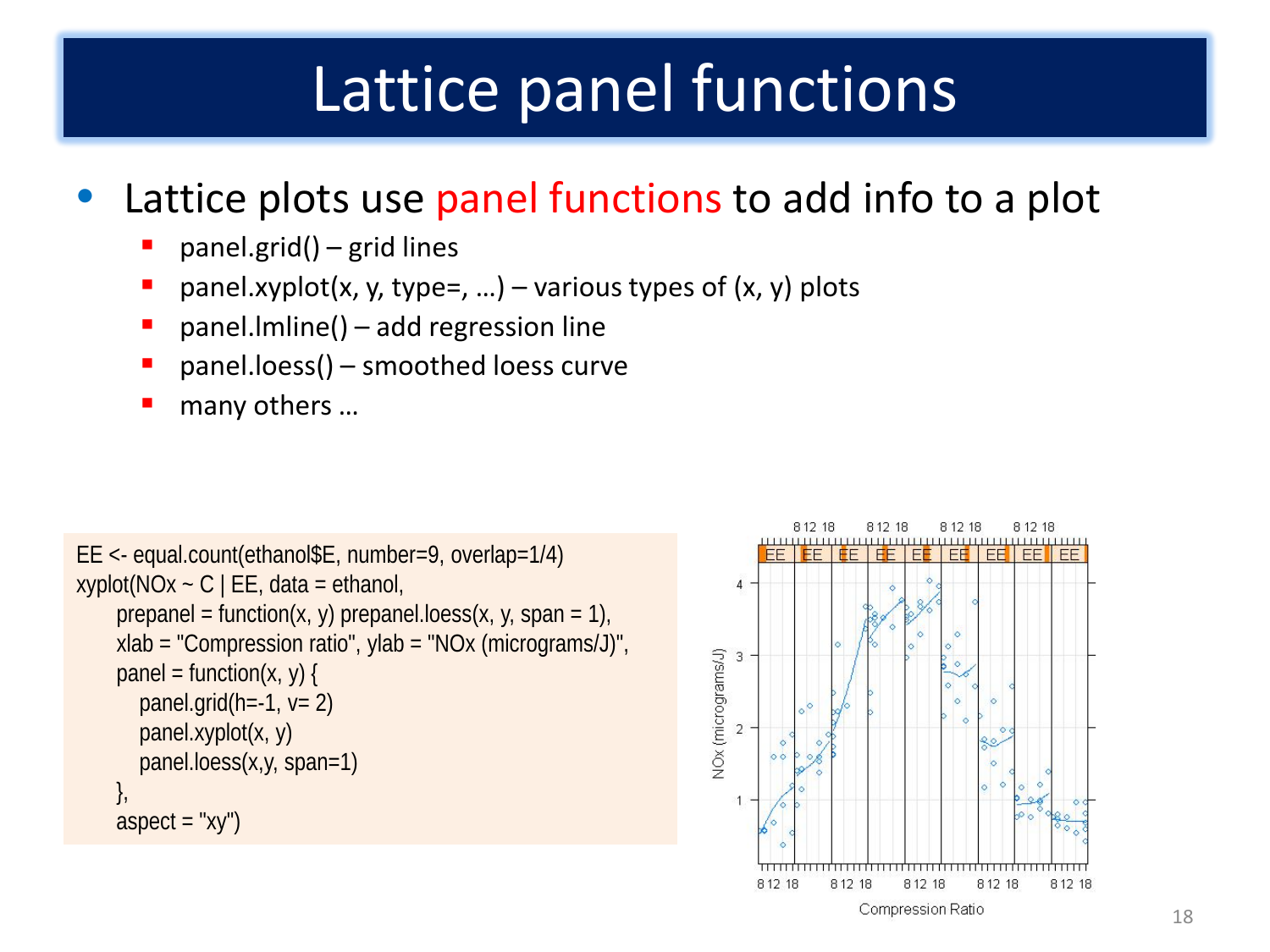# splom()

splom() draws a scatterplot matrix. As with other lattice functions, a type= argument can be used to invoke several panel functions.

```
splom(ethanol, 
  type=c("p", "r", "smooth"), 
  col.line = "red", 
  pch=16, lwd=3, 
  main="Ethanol data")
```
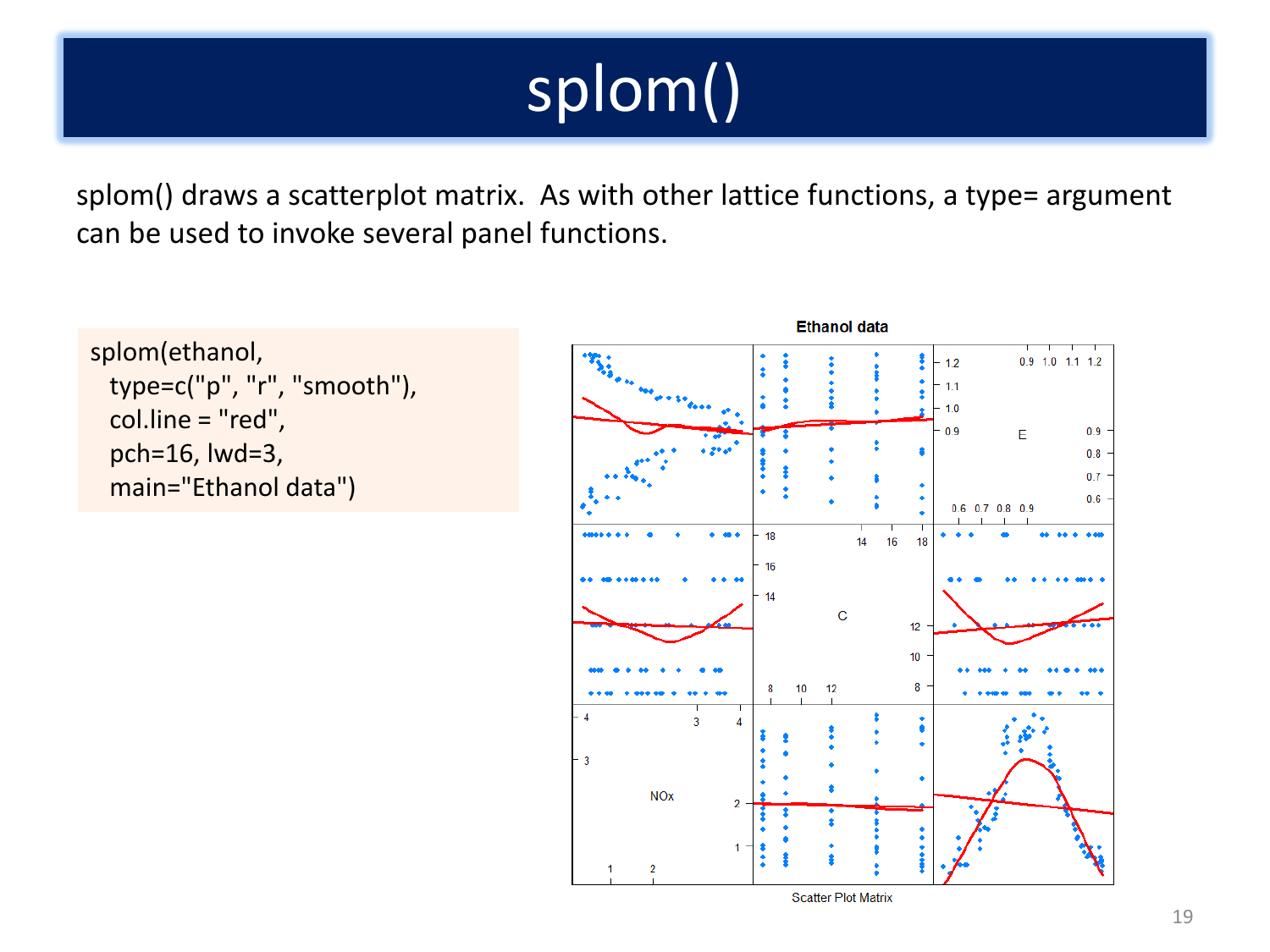### Lattice themes and settings

The Trellis approach allows creating effective graphs with a consistent look and feel. It uses "themes" to define colour, size and other features of components of a graph.

A theme consists of settings for the attributes of various graphical elements.

The current settings are displayed with show.settings()

This differs from base graphics, where par() settings are used inconsistently across different graph types



superpose.polygon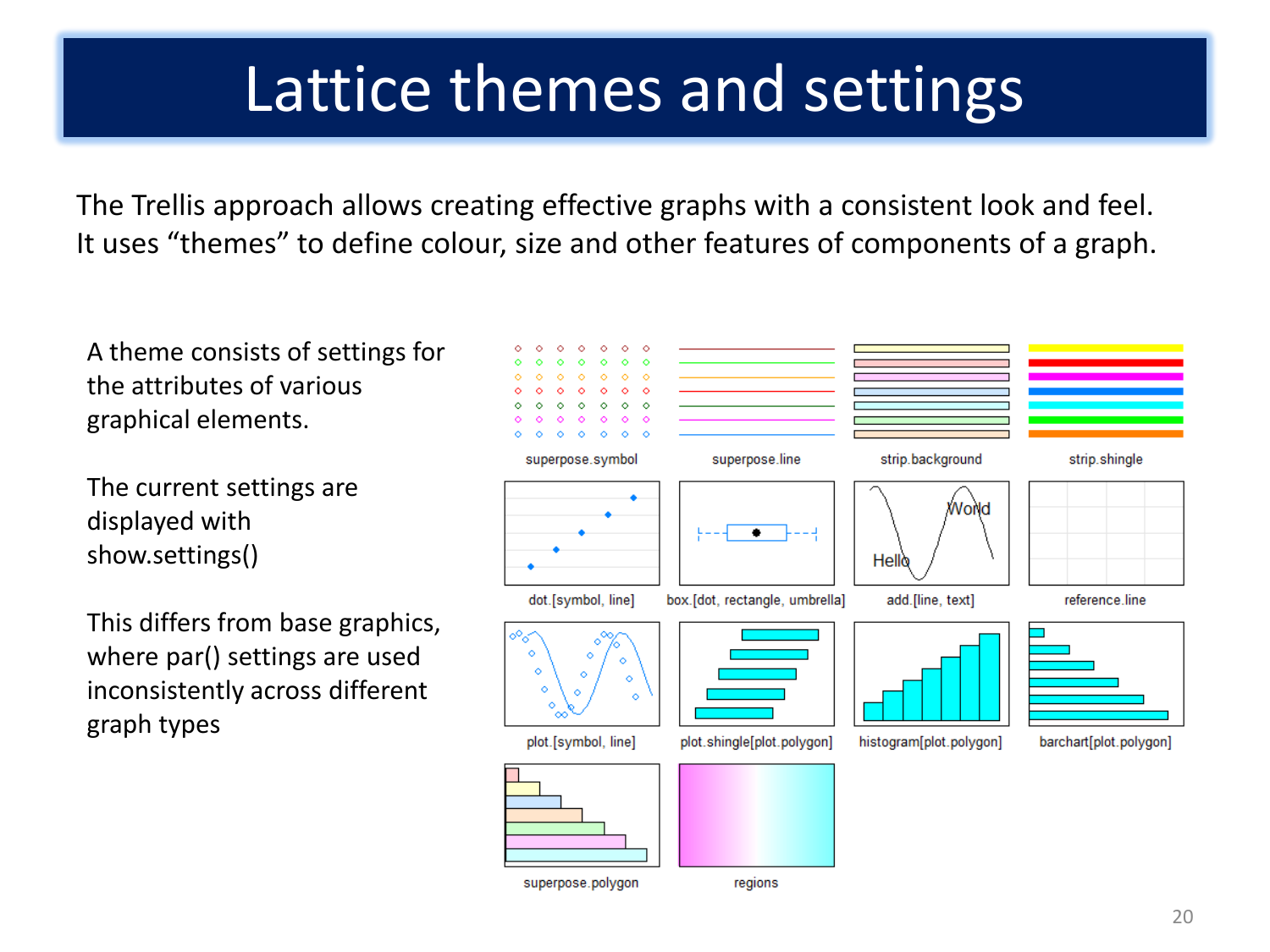### Lattice themes and settings

- Get theme settings with trellis.par.get()
- Set new ones with trellis.par.set()

```
> my.theme <- trellis.par.get()
> names(my.theme)
 [1] "grid.pars" "fontsize" "background" "panel.background" 
                                                                         "plot.polygon"
 [9] "box.dot" "box.rectangle" "box.umbrella" "dot.line" 
[13] "dot.symbol" "plot.line" "plot.symbol" "reference.line"<br>[17] "strip.background" "strip.shingle" "strip.border" "superpose.line"
[17] "strip.background" "strip.shingle" "strip.border" "superpose.lin<br>[21] "superpose.symbol" "superpose.polygon" "regions" "shade.colors"
[21] "superpose.symbol" "superpose.polygon" "regions" "shade.colors" 
                                                  "axis.components" "layout.heights"
[29] "layout.widths" "box.3d" "par.xlab.text" "par.ylab.text" 
[33] "par.zlab.text" "par.main.text" "par.sub.text"
```
#### There are 35 different attributes, each of which is a list of more basic settings

```
%> names(my.theme$plot.symbol)<br>[1] "alpha" "cex" "col" "font"
[1] "alpha" "cex" "col" "font" "pch" "fill" 
> names(my.theme$plot.line)<br>[1] "alpha" "col" "ltv"
[1] "alpha" "col" "lty" "lwd"
```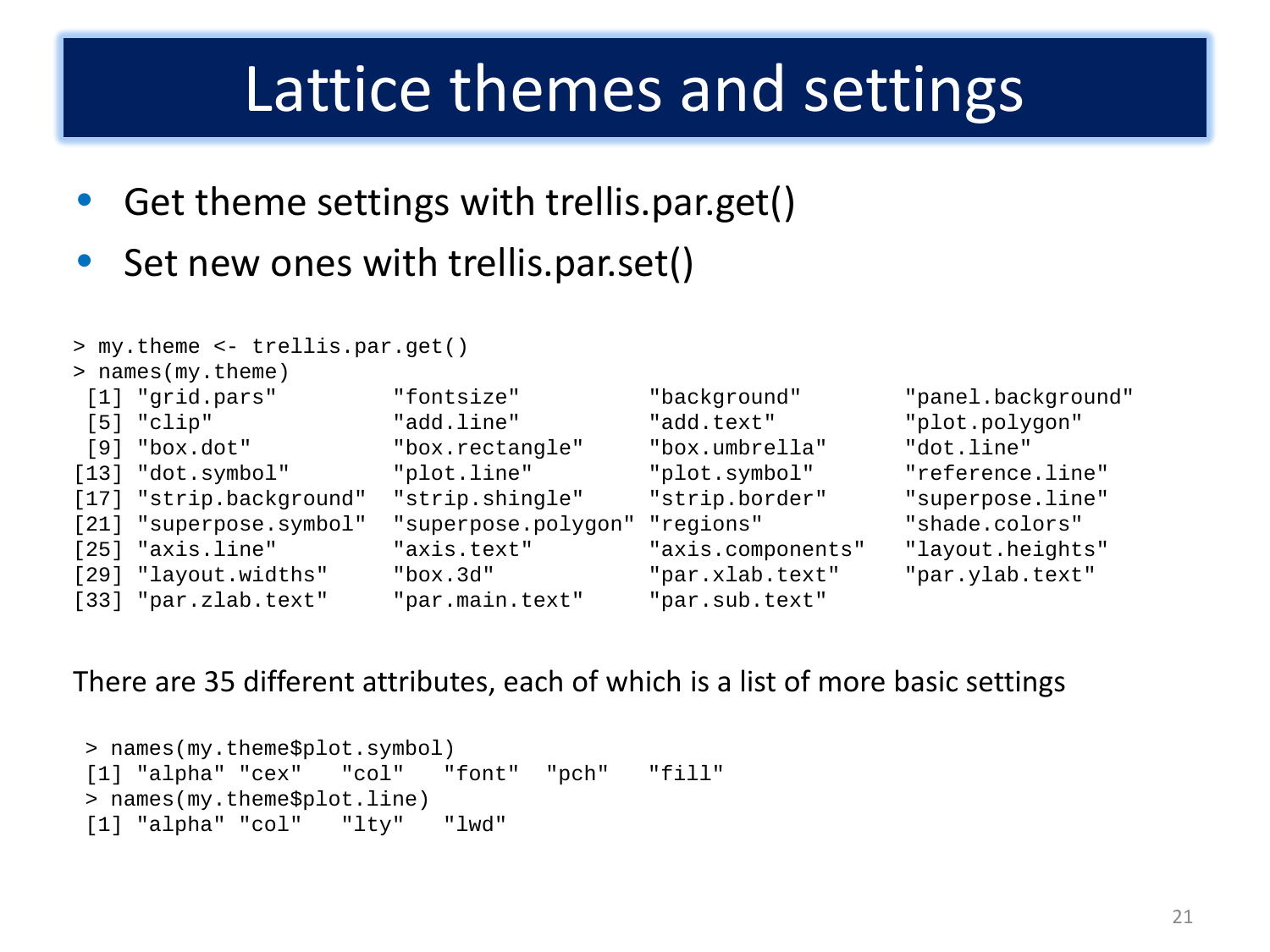#### I like to use filled point symbols (pch=16) and make lines thicker

my.theme\$plot.line\$lwd <- 2 my.theme\$plot.symbol\$pch <- 16 my.theme\$superpose.symbol\$pch <- rep(16, 7)

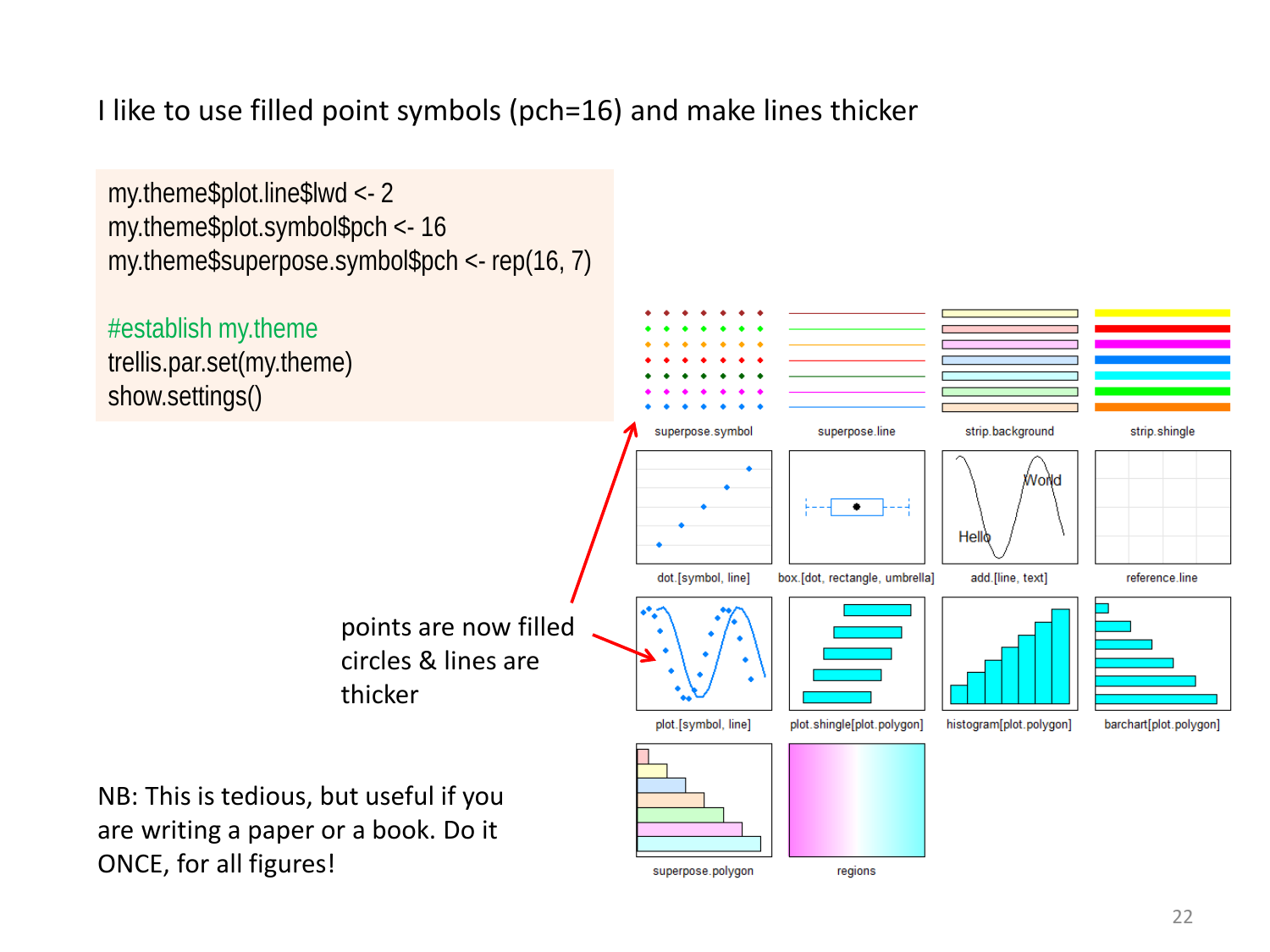### Lattice themes: color to BW

Lattice plots are "trellis" objects. They can be printed with different themes w/o changing your code

```
plt <- barchart(Class ~ Freq | Sex + Age, 
   data = as.data.frame(Titanic), 
   groups = Survived, stack = TRUE, 
  layout = c(4, 1),
  auto.key = list(title = "Survived", columns = 2),
  scales = list(x = "free")print(plt)
```


#### trellis.device(color = FALSE) print(plt)

As this example demonstrates, lattice themes are generally well-designed to handle color vs. B/W

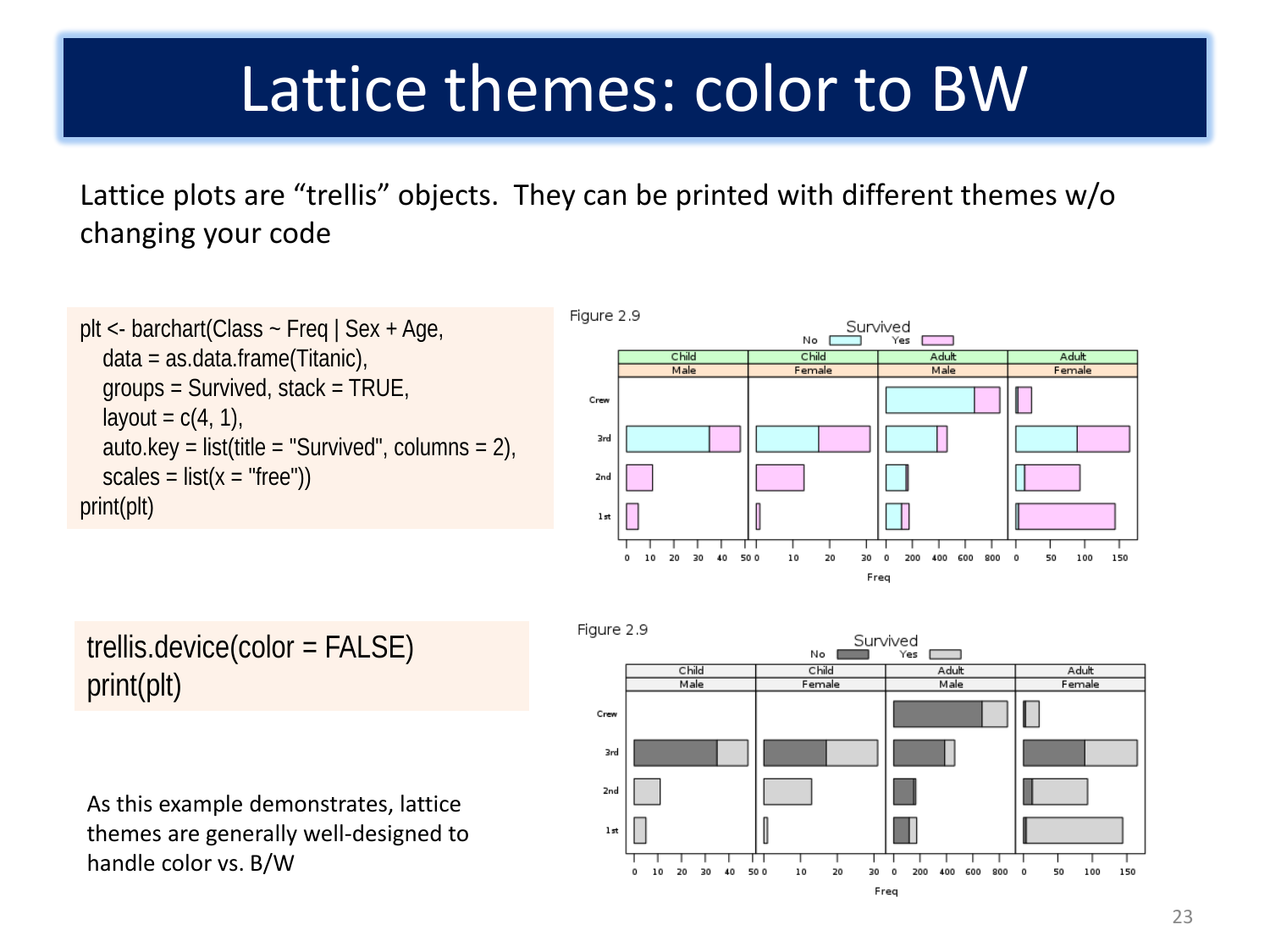# Boxplots -> Violin plots

Boxplots show some aspects of the shape of distributions: median, IQR, outliers, …

Violin plots use a mirrored kernel density plot instead

bwplot(Ann ~ cut(Lat, pretty(Lat, 20)), data=nasa, subset=(abs(Lat)<60), xlab='Latitude', ylab='Solar radiation G(0) (kWh/m²)')

For lattice, this is just a boxplot using a different panel function: panel.violin()

bwplot(Ann ~ cut(Lat, pretty(Lat, 20)), data=nasa, subset=(abs(Lat)<60), xlab='Latitude', ylab='Solar radiation G(0) (kWh/m²)', panel = panel.violin)

Example from: [https://www.r-bloggers.com/violin-and-boxplots](https://www.r-bloggers.com/violin-and-boxplots-with-lattice-and-r/)[with-lattice-and-r/](https://www.r-bloggers.com/violin-and-boxplots-with-lattice-and-r/) by Oscar Perpiñán Lamigueiro

#### NASA data on average solar radiation by latitude

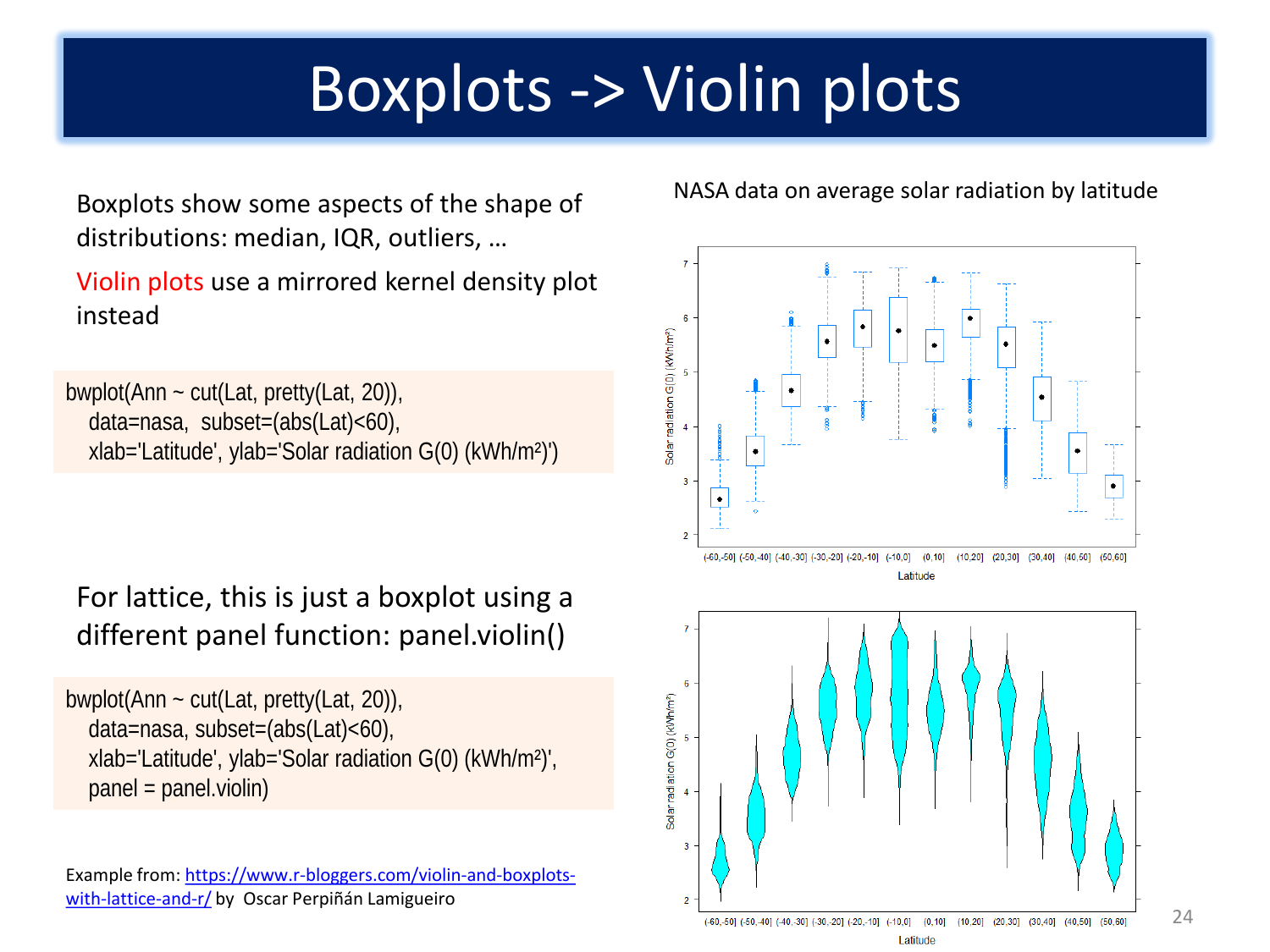# Custom panel functions

You can combine these using a custom panel function that calls both

```
my.panel <- function(..., box.ratio) {
panel.violin(..., col = "lightblue",
   varwidth = FALSE, box.ratio = box.ratio)
panel.bwplot(..., col='black',
  cex=0.9, pch='|', fill='red', box.ratio = .25)
}
```
# Solar radiation G(0) (kWh/m<sup>2</sup>)  $\overline{3}$  $\overline{2}$

#### Use it:

```
bwplot(Ann \sim cut(Lat, pretty(Lat, 40)),
  data=nasa, subset=(abs(Lat)<60),
  xlab='Latitude', ylab='Solar radiation G(0) (kWh/m²)',
  horizontal=FALSE,
  panel = my.panel, 
  par.settings = list(box.rectangle=list(col='black'),
       plot.symbol = list(pch='.', cex = 0.1)),
  scales=list(x=list(rot=45, cex=0.5))
)
```
#### I afitude

#### Notes:

cut(): breaks a quantitative variable to a factor subset: use only -60 < Lat < 60 par.settings: set some plot attributes scales: tweak labeling of x axis, rotating labels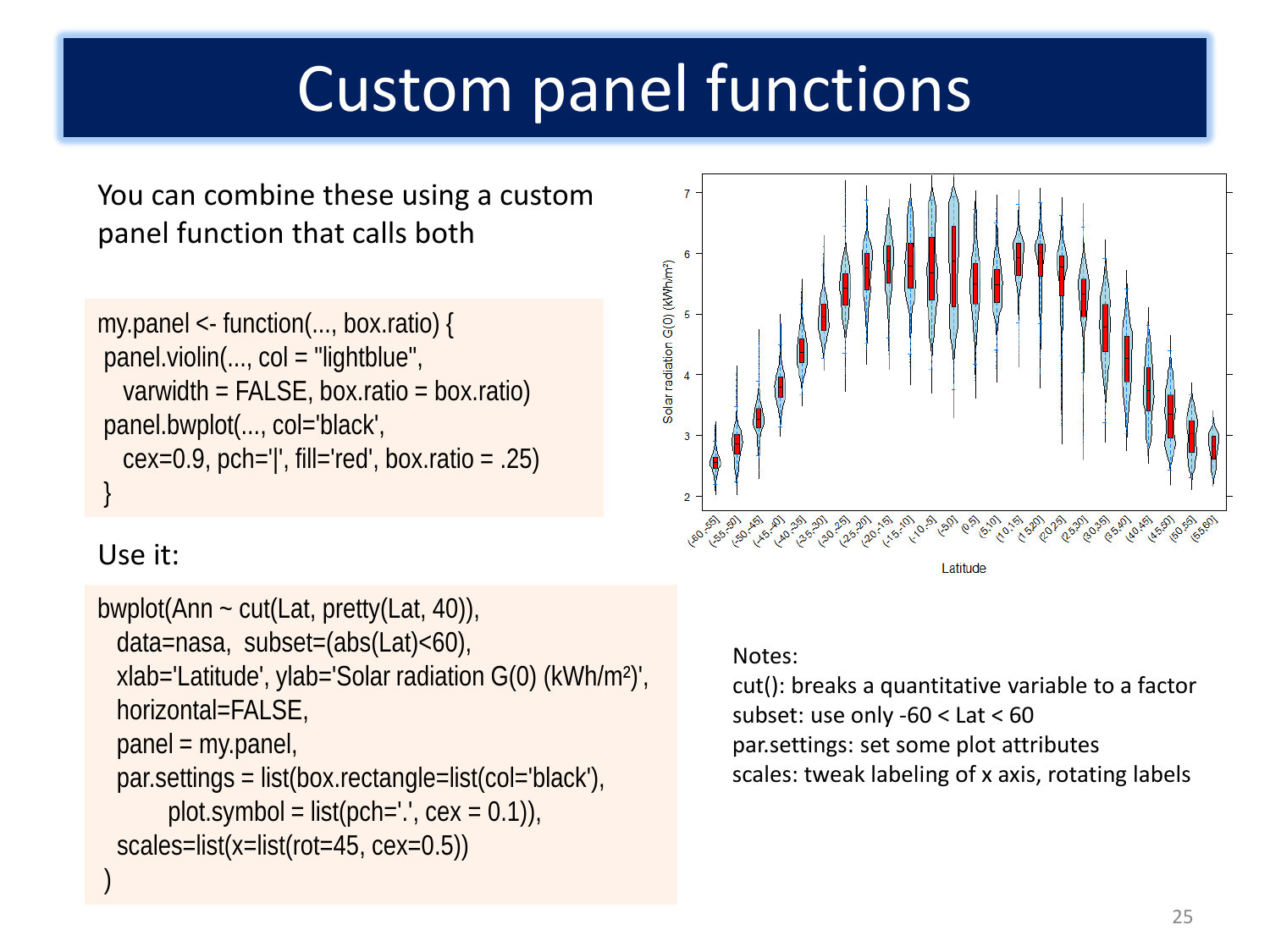How does solar radiation vary with latitude, over months of the year?

- The result of this plot suggests some sort of scientific explanation
- Models to confirm/reject any of these would have to take the distributions into account

How was this graph produced?

- What was the plot formula?
- What was the panel function?
- What plot attributes where modified?

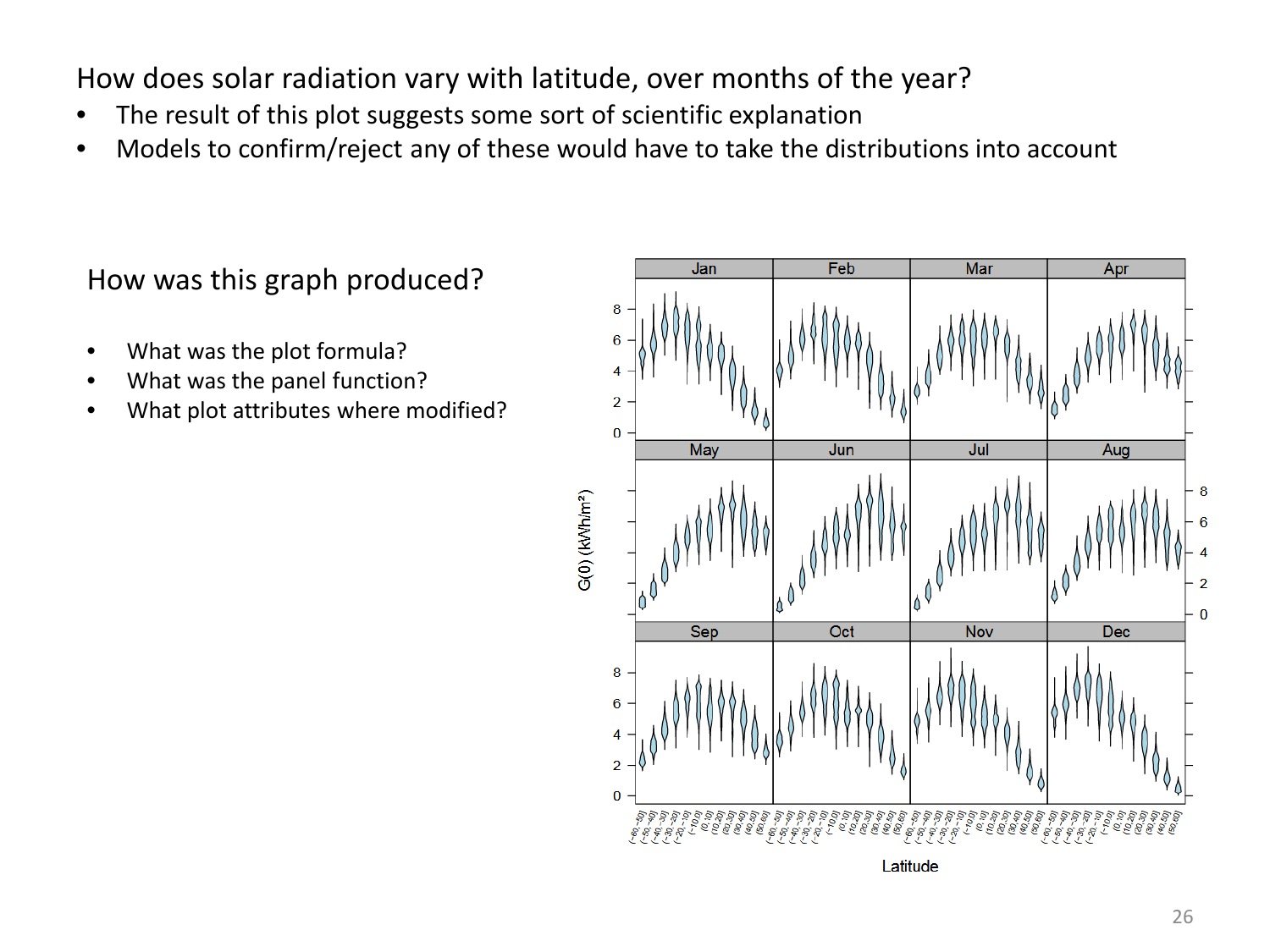# Data munging for plots & models

- Very often, the difficult problems in data analysis and graphics concern:
	- How to get my data into a format required for analysis?
	- How to get my data into a format for plotting?
	- How to get my model results into a table or plot?
- The first step is to understand the structure of your data

> str(nasa) 'data.frame': 64800 obs. of 15 variables: \$ Lat: int -90 -90 -90 -90 -90 -90 -90 -90 -90 -90 ... \$ Lon: int -180 -179 -178 -177 -176 -175 -174 -173 -172 -171 ... \$ Jan: num 9.63 9.63 9.63 9.63 9.63 9.63 9.63 9.63 9.63 9.63 ... \$ Feb: num 5.28 5.28 5.28 5.28 5.28 5.28 5.28 5.28 5.28 5.28 ... \$ Mar: num 0.75 0.75 0.75 0.75 0.75 0.75 0.75 0.75 0.75 0.75 ... \$ Apr: num 000000000 ... \$ May: num 000000000 ... \$ Jun: num 000000000 ... \$ Jul: num 0000000000 ... \$ Aug: num 000000000 ... \$ Sep: num 0.1 0.1 0.1 0.1 0.1 0.1 0.1 0.1 0.1 0.1 ... \$ Oct: num 3.24 3.24 3.24 3.24 3.24 3.24 3.24 3.24 3.24 3.24 ... \$ Nov: num 8.28 8.28 8.28 8.28 8.28 8.28 8.28 8.28 8.28 8.28 ... \$ Dec: num 11 11 11 11 11 ... \$ Ann: num 3.19 3.19 3.19 3.19 3.19 3.19 3.19 3.19 3.19 3.19 ...

Previous plots used the annual average (Ann) against Latitude (Lat), with a plot formula:

Ann  $\sim$  cut(Lat, pretty(Lat, 40))

But now, we want to plot monthly values, Jan:Dec